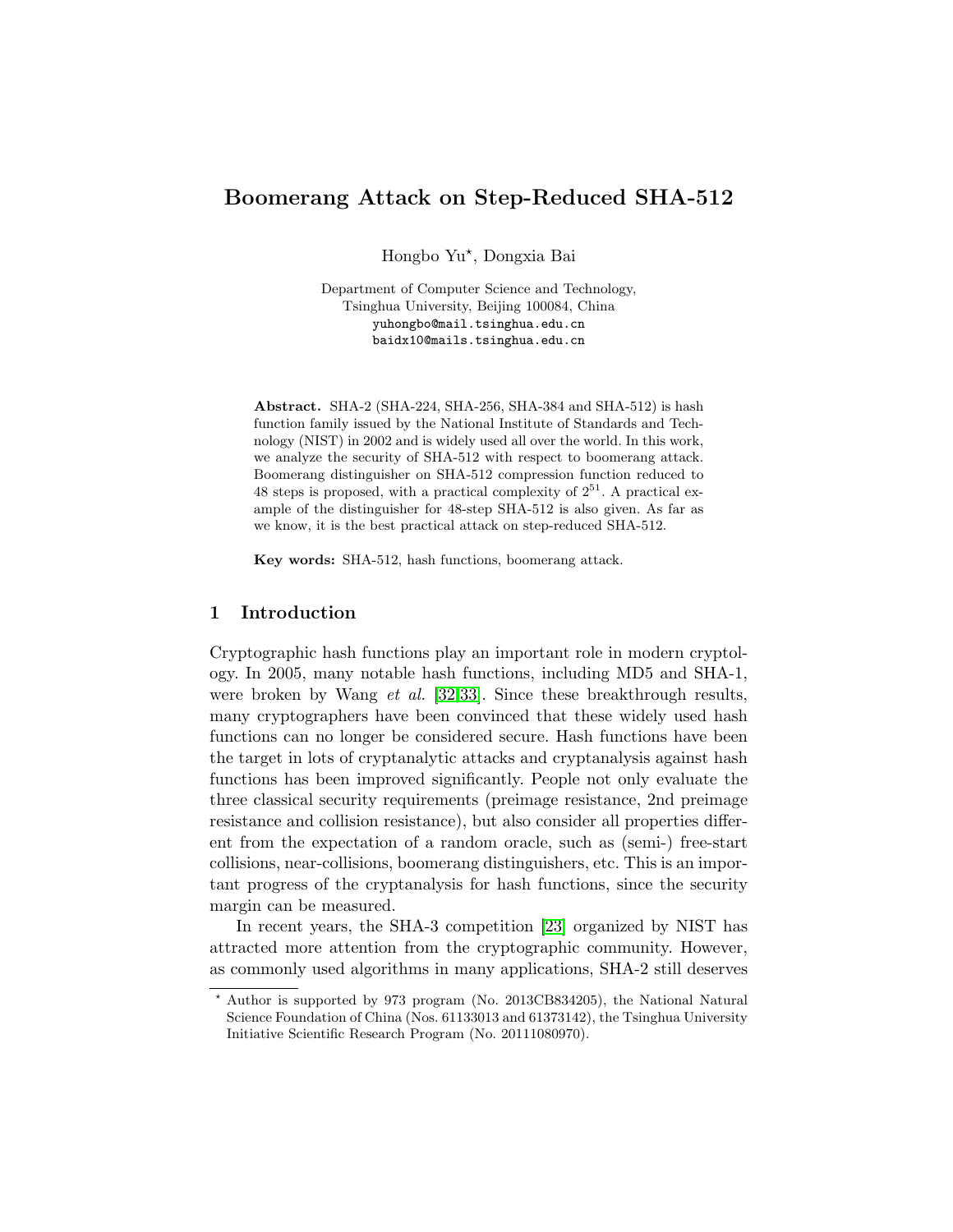much detailed analysis to get a good view on its security. In this paper, we present boomerang attack on the reduced-step SHA-512.

Related Work. In the last few years, the security of SHA-256/512 against several attacks has been discussed in many papers. In [\[12\]](#page-11-0) Isobe and Shibutani presented preimage attacks on SHA-256 and SHA-512 reduced to 24 steps. It was improved by Aoki et al. to 43-step SHA-256 and 46-step SHA-512 in [\[1\]](#page-11-1). Then Guo et al. gave advanced meet-in-the-middle preimage attacks on 42-step SHA-256/512 [\[10\]](#page-11-2). Later Khovratovich et al. applied biclique to preimages and extended attacks to 45 steps on SHA-256 and 50 steps on SHA-512[\[15\]](#page-11-3). Note that all these attacks only slightly faster than generic attack complexity  $2^{256}$ .

With respect to collision resistance, Mendel *et al.* presented the first collision attack on SHA-256 reduced to 18 steps in [\[21\]](#page-12-3). Then in [\[25\]](#page-12-4) Nikolić and Biryukov improved the collision techniques and constructed a practical collision for 21 steps and a semi-free-start collision for 23 steps of SHA-256. This was later extended to 24 steps on SHA-256 and SHA-512 by Sanadhya and Sarkar [\[26\]](#page-12-5), and Indesteege et al. [\[11\]](#page-11-4). Then Mendel et al. improved the semi-free-start collisions on SHA-256 from 24 to 32 steps and gave a collision attack for 27 steps, which are all practical [\[19\]](#page-11-5). The best known collision attacks on SHA-256 so far are semi-free-start collisions for 38 and collisions for 31 out of 64 steps by Mendel et al. in [\[20\]](#page-12-6). Recently, Eichlseder et al. presented semi-free-start collisions for SHA-512 on up to 38 steps in [\[8\]](#page-11-6). Compared with the preimage attacks, all these attacks have practical complexities.

At the rump session of Eurocrypt 2008, Yu and Wang presented nonrandomness of SHA-256 reduced to 39 steps [\[34\]](#page-12-7), and gave a practical example of 33 steps. In [\[11\]](#page-11-4), Indesteege *et al.* show nonrandom behavior of the SHA-256 compression function in the form of free-start near-collisions for up to 31 steps. In [\[17\]](#page-11-7), Lamberger and Mendel gave a second-order differential collision on 46 steps of SHA-256 compression function. Later, Biryukov et al. extended the result in [\[17\]](#page-11-7) by one round and presented a practical attack on 47 steps of SHA-256 in [\[7\]](#page-11-8) in which the application of the attack strategy to SHA-512 was discussed, but no detailed differentials and example were given.

Our Contribution. In this work, the boomerang attack is used to show non-random properties for 48 (out of 80) steps of SHA-512 and an example of a confirming quartet is given. To the best of our knowledge, this is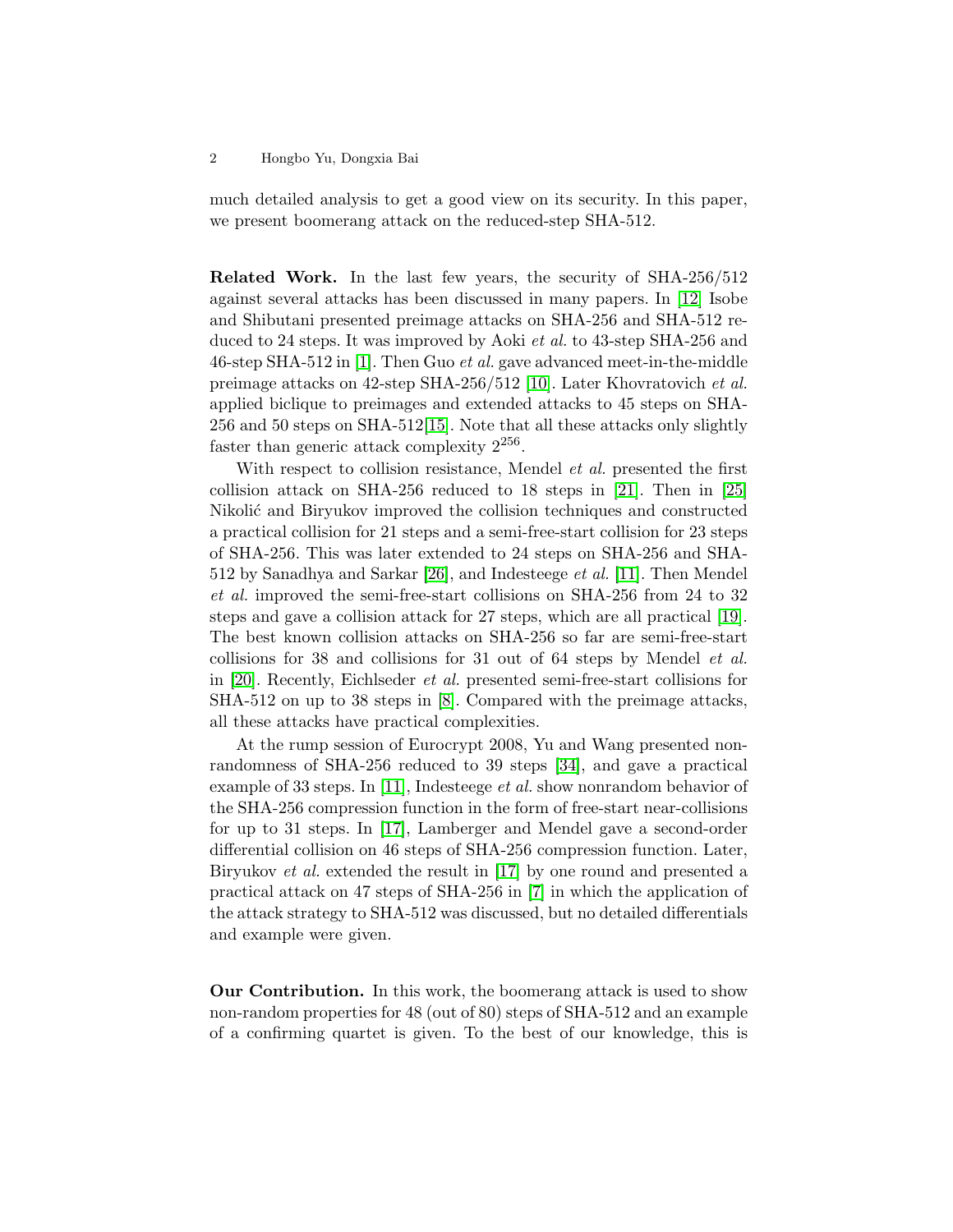the best practical attack on reduced SHA-512. The summary of previous results and ours on SHA-512 are given in Table [1.](#page-2-0)

| attack type               | target | steps | time        | source                       |  |
|---------------------------|--------|-------|-------------|------------------------------|--|
|                           | ΗF     | 24    | $2^{480}$   | $\left\lceil 12\right\rceil$ |  |
|                           | ΗF     | 42    | $2^{501}$   | $\vert 1 \vert$              |  |
| preimage attack           | ΗF     | 46    | $2^{511.5}$ |                              |  |
|                           | ΗF     | 42    | $2^{494.6}$ | [10]                         |  |
|                           | ΗF     | 50    | $2^{511.5}$ | [15]                         |  |
|                           | ΗF     | 24    | $2^{480}$   | $\left\lceil 12\right\rceil$ |  |
| pseudo-preimage attack    | ΗF     | 46    | $2^{509}$   | $\vert 1 \vert$              |  |
|                           | ΗF     | 57    | $2^{511}$   | [15]                         |  |
| collision                 | ΗF     | 24    | $2^{53}$    | 11                           |  |
|                           | ΗF     | 24    | $2^{22.5}$  | [26]                         |  |
| semi-free-start collision | ΗF     | 38    | $2^{40.5}$  | 81                           |  |
| boomerang attack          | CF     | 48    | $2^{51}$    | Sect. 4                      |  |

<span id="page-2-0"></span>Table 1. Summary of the attacks on SHA-512

Outline. The structure of this paper is as follows. We give a short description of SHA-512 in Section 2. Section 3 summaries boomerang attack on hash functions. Then we present our boomerang attack on 48-step SHA-512 in Section 4. Finally, a conclusion of the paper is given in Section 5.

## 2 Description of SHA-2

The SHA-2 (SHA-224, SHA-256, SHA-384 and SHA-512) hash function family is standardized by the National Institute of Standards and Technol-ogy (NIST), and adopts the Merkle-Damgård structure [\[22\]](#page-12-8). This section gives a short description of SHA-512. A complete specification can be found in [\[24\]](#page-12-9).

SHA-512 is an iterated hash function that processes 1024-bit input message blocks and produces a 512-bit hash value. The compression function of SHA-512 consists of a message expansion function and a state update function.

The message expansion function splits the 1024-bit message block into 16 words  $m_i$ ,  $i = 0, \ldots, 15$ , and expands them into 80 64-bit message words  $w_i$  as follows:

$$
w_i = \begin{cases} m_i, & 0 \le i \le 15, \\ \sigma_1(w_{i-2}) + w_{i-7} + \sigma_0(w_{i-15}) + w_{i-16}, & 16 \le i \le 79, \end{cases}
$$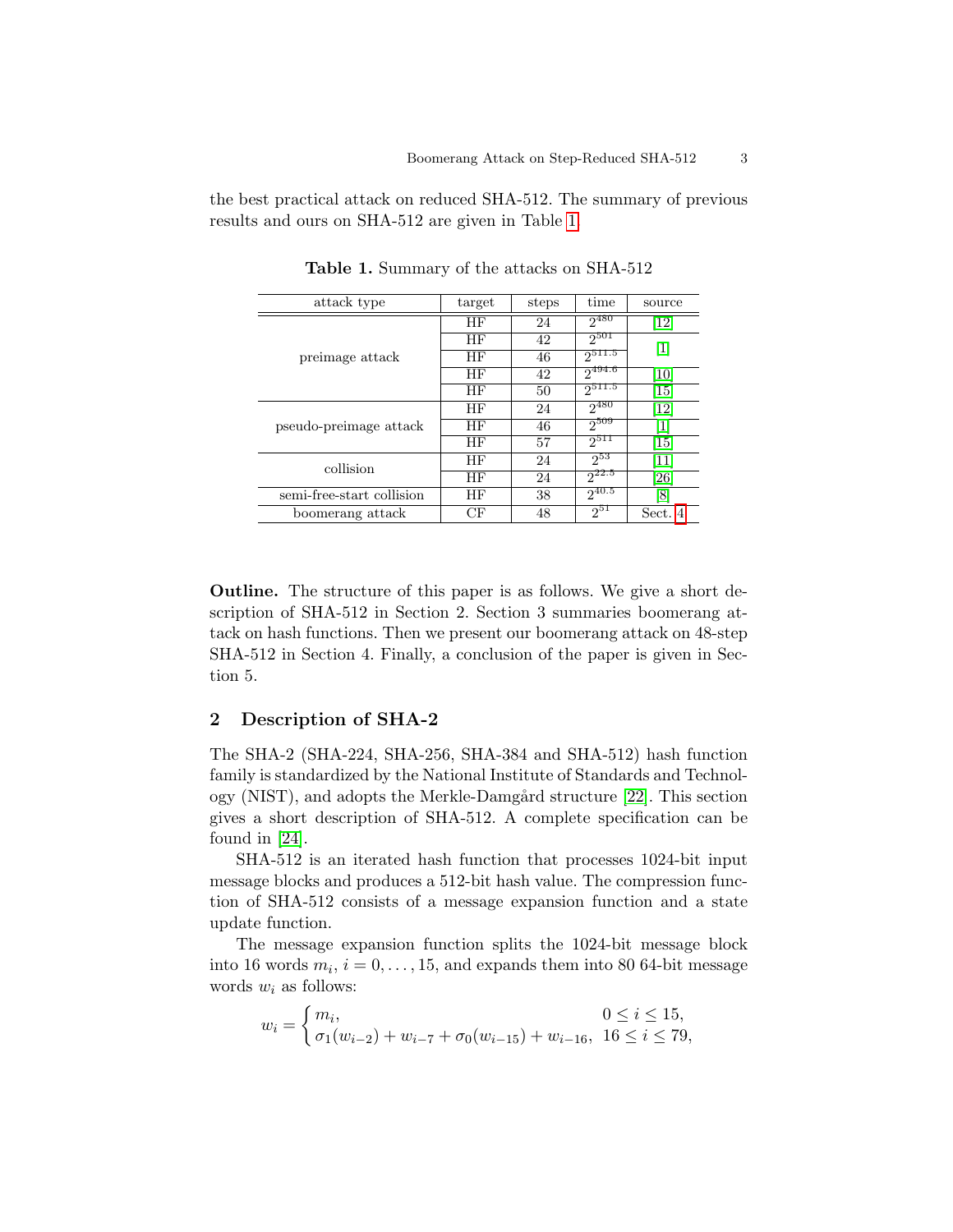where the functions  $\sigma_0(X)$  and  $\sigma_1(X)$  are given by

$$
\sigma_0(X) = (X \gg 1) \oplus (X \gg 8) \oplus (X \gg 7),
$$
  

$$
\sigma_1(X) = (X \gg 19) \oplus (X \gg 61) \oplus (X \gg 6).
$$

The state update function updates 8 64-bit chaining values  $v_i$  =  $(a_i, b_i, \ldots, h_i)$  in 80 steps using the 64-bit word  $w_i$  as follows:

$$
t_1 = h_i + \Sigma_1(e_i) + F_1(e_i, f_i, g_i) + k_i + w_i,
$$
  
\n
$$
t_2 = \Sigma_0(a_i) + F_0(a_i, b_i, c_i),
$$
  
\n
$$
a_{i+1} = t_1 + t_2, b_{i+1} = a_i, c_{i+1} = b_i, d_{i+1} = c_i,
$$
  
\n
$$
e_{i+1} = d_i + t_1, f_{i+1} = e_i, g_{i+1} = f_i, h_{i+1} = g_i,
$$

where  $k_i$  is a step constant and the function  $F_0, F_1, \Sigma_0, \Sigma_1$  are defined as follows:

$$
F_0(X, Y, Z) = (X \wedge Y) \oplus (Y \wedge Z) \oplus (X \wedge Z),
$$
  
\n
$$
F_1(X, Y, Z) = (X \wedge Y) \oplus (\neg X \wedge Z),
$$
  
\n
$$
\Sigma_0(X) = (X \gg 28) \oplus (X \gg 34) \oplus (X \gg 39),
$$
  
\n
$$
\Sigma_1(X) = (X \gg 14) \oplus (X \gg 18) \oplus (X \gg 41).
$$

After 80 steps, the final hash value is computed by adding the output values to the initial state variables.

### 3 Boomerang Distinguishers of Hash Functions

The boomerang attack was introduced by Wagner in 1999 [\[31\]](#page-12-10) against block ciphers. It treats the cipher as a cascade of two sub-ciphers, and uses short differentials in each sub-cipher. These differentials are combined in an adaptive chosen plaintext and ciphertext attack to exploit properties of the cipher that has high probability. Then Kelsey et al. [\[14\]](#page-11-9) further developed it into a chosen plaintext attack called the amplified boomerang attack, and later it was developed by Biham et al. [\[4\]](#page-11-10) into the rectangle attack. In [\[5\]](#page-11-11), Biham *et al.* combined the boomerang (and the rectangle) attack with related-key differentials and proposed the related-key boomerang and rectangle attacks, which use the related-key differentials instead of the single-key differentials.

In recent years, the idea has been applied to hash functions as part of the new and useful hash function results. The first application presented in [\[13\]](#page-11-12) used the idea of boomerang attack for the message modification technique in the collision attack for SHA-1. However, we note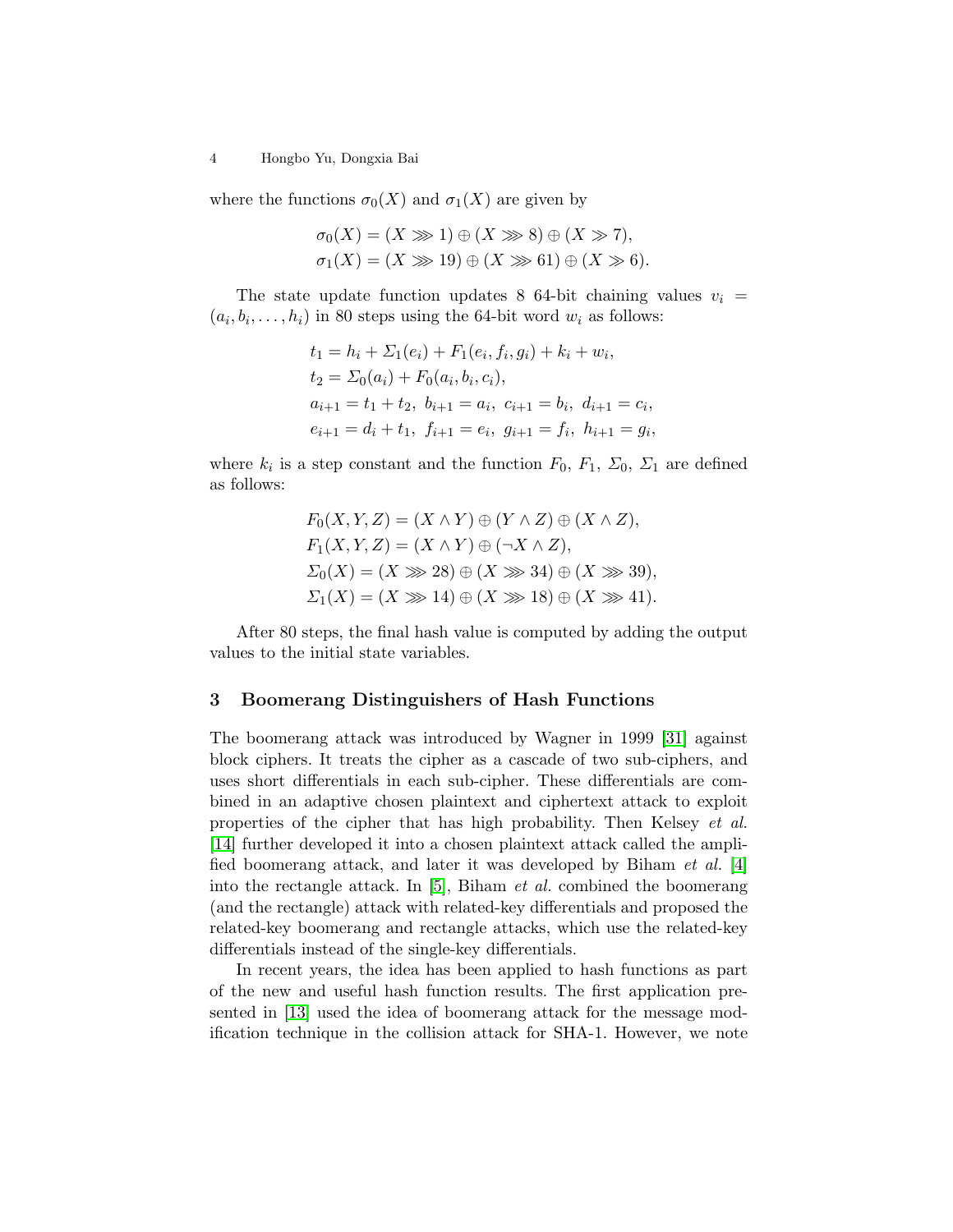that this work does not build a boomerang property for a hash function to distinguish the hash functions from a random oracle, but only use the boomerang attack as a neutral bits tool for message modifications. The standard applications of boomerang attack to hash function were independently proposed by Biryukov et al. on BLAKE [\[6\]](#page-11-13) and Lamberger and Mendel on the SHA-2 family [\[17\]](#page-11-7). In their works, the boomerang attacks are standalone distinguishers and work in the same way as for block ciphers - by producing the quartet of plaintexts and ciphertexts (input chaining values and output chaining values). Boomerang distinguishers have also been applied to SIMD-512 [\[18\]](#page-11-14), HAVAL [\[27\]](#page-12-11), RIPEMD [\[28\]](#page-12-12), HAS-160 [\[29\]](#page-12-13), Skein [\[9,](#page-11-15)[35\]](#page-12-14) and SM3 [\[16,](#page-11-16)[3\]](#page-11-17).

Let H be the compression function of a hash function,  $H_0$  and  $H_1$  be two sub-ciphers:  $H = H_1 \circ H_0$ . The boomerang attack for a compression function can be summarized as follows.

- Choose a random chaining value  $v^{(1)}$  and a message  $w^{(1)}$ , compute  $v^{(2)} = v^{(1)} + \beta$ ,  $v^{(3)} = v^{(1)} + \gamma$ ,  $v^{(4)} = v^{(3)} + \beta$  and  $w^{(2)} = w^{(1)} + \gamma$  $\beta_w, w^{(3)} = w^{(1)} + \gamma_w, w^{(4)} = w^{(3)} + \beta_w$ . We get a quartet  $S =$  $\{(v^{(i)}, w^{(i)})|i=1, 2, 3, 4\}.$
- − Compute backward from the quartet S using  $H_0^{-1}$  to obtain the initial values  $IV_1$ ,  $IV_2$ ,  $IV_3$  and  $IV_4$ .
- Compute forward from the quartet  $S$  using  $H_1$  to obtain the output values  $h_1$ ,  $h_2$ ,  $h_3$  and  $h_4$ .
- Check whether  $IV_2 IV_1 = IV_4 IV_3 = α$  and  $h_3 h_1 = h_4 h_2 = δ$ are fulfilled.

The complexity of the boomerang attack is summarized in [\[9,](#page-11-15)[35\]](#page-12-14) as follows.

- Type I: A quartet satisfies  $IV_2 IV_1 = IV_4 IV_3 = \alpha$  and  $h_3 h_1 =$  $h_4 - h_2 = \delta$  for fixed  $\alpha$  and  $\delta$ . In this case, the generic complexity is  $2^n$  where *n* is the size of hash value.
- Type II: Only  $h_3 h_1 = h_4 h_2$  are required. This property is also called a second-order differential collision in [\[7\]](#page-11-8). In this case, the complexity for obtaining such a quartet is  $2^{n/3}$  using Wagner's generalized birthday attack [\[30\]](#page-12-15).
- Type III: A quartet satisfies  $IV_2 IV_1 = IV_4 IV_3$  and  $h_3 h_1 =$  $h_4 - h_2$ . This property is also called a zero-sum distinguisher in [\[2\]](#page-11-18). In this case, the best known attack still takes time  $2^{n/2}$ .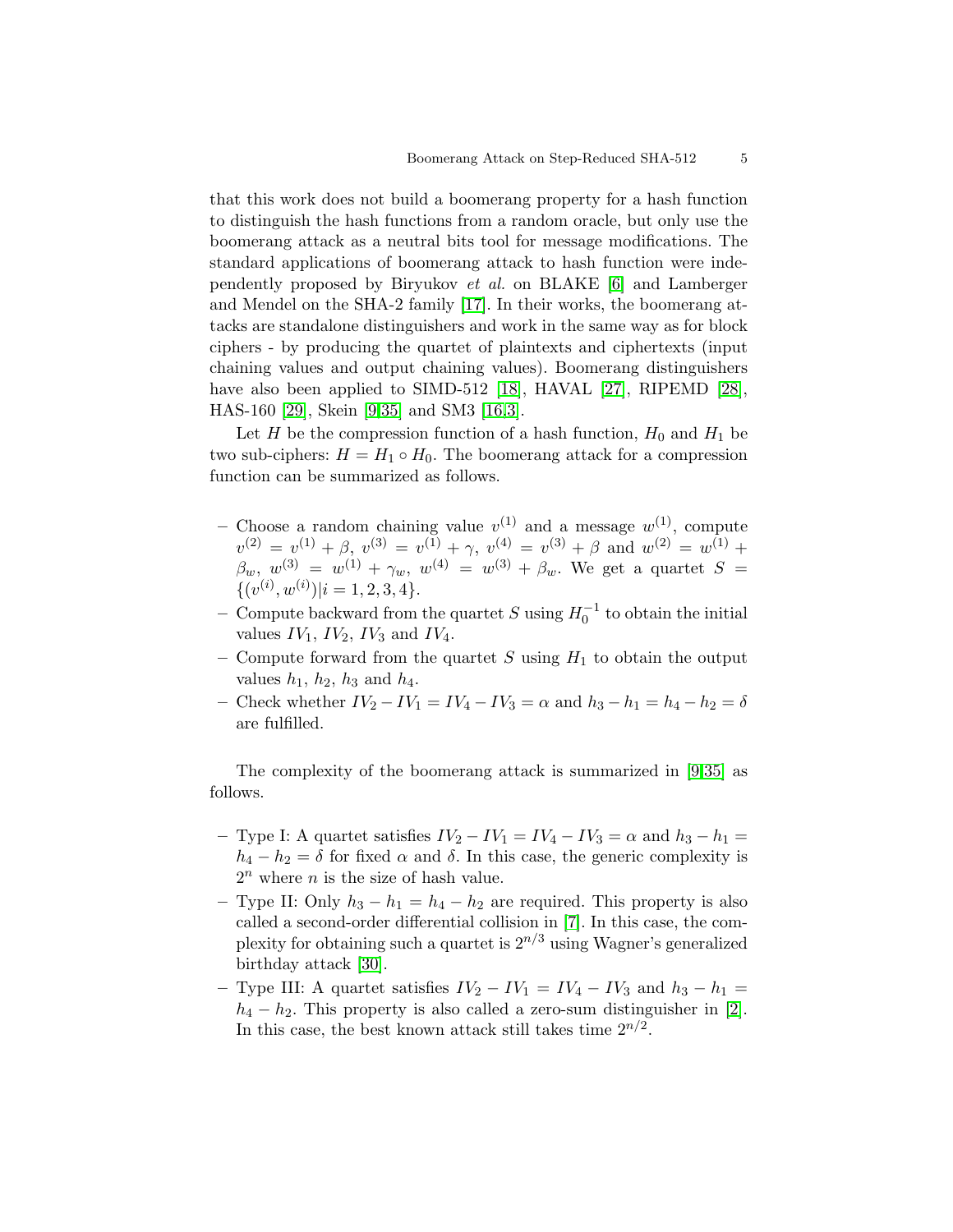## <span id="page-5-0"></span>4 The Boomerang Attack on Reduced SHA-512

In this section, we apply the boomerang attack to the SHA-512 compression function reduced to 48 steps. The basic idea of our attack is to connect two short differential paths in a quartet. The first step of our attack is to find two short differentials with high probabilities and the middle connection part in the middle does not contain any contradictions. Secondly, we derive the sufficient conditions for the messages and chaining variables for the steps in the middle. Thirdly, we satisfy the conditions in the middle steps by modifying the chaining variables and the message words. Finally, after the message modification, we search the right quartets that pass the verification of the distinguisher.

## 4.1 Step-Reduced Differential Paths

As shown in Table [2](#page-6-0) and Table [3,](#page-6-1) we present the two differential paths used to construct the boomerang distinguisher on 48-step SHA-512, where the top differential path is from step 23 to 1, and the bottom one is from step 24 to 48. To describe the differential paths, we utilize the XOR difference  $\Delta a = a \oplus a'$ , and  $\Delta a : i(1 \leq i \leq 64)$  is used to denote that the *i*-th bit of a is different from the *i*-th bit of  $a'$ , and the rest of the bits of  $a$  and  $a'$  are the same.

We start from the middle states of the distinguisher quartet S, and the differences of the message words  $w_i$  and the chaining variables  $v_{23} =$  $(a_{23}, b_{23}, ..., h_{23})$  of the top differential path are selected as follows:

- $\Delta w_7 : 64, \Delta w_{22} : 56, 57, 63, \Delta w_i = 0 (0 \le i \le 21, i \ne 7)$ , if the top path has the differences in message words with this form, 18 steps (step 22) to 5) can be passed with probability 1 so that the path of this type has higher probability than any other ones not following this strategy.
- $-\Delta a_{23}$ : 56, 63,  $\Delta e_{23}$ : 56, 63, these differences are decided by the choice of differences of the message words above. In order to cancel the differences of message words, we derive the differences of all these chaining variables.

Now for the bottom differential path, we choose the differences as follows:

- $-\Delta w_{23} : 41, \Delta w_{32} : 41, \Delta w_{47} : 33, 40, \Delta w_i = 0(24 \leq i \leq 46, i \neq 32),$ thus we can pass 14 steps (step 33 to 46) for free similarly.
- ∆b23: 2, 7, 13, 23, 27, 64, ∆c23: 41, ∆e23: 5, 13, ∆f23: 2, 7, ∆g23: 41,  $\Delta h_{23} = \Sigma_1(\Delta e_{23})$ , according to the differences of message words above and also considering the compatibility with the top differential path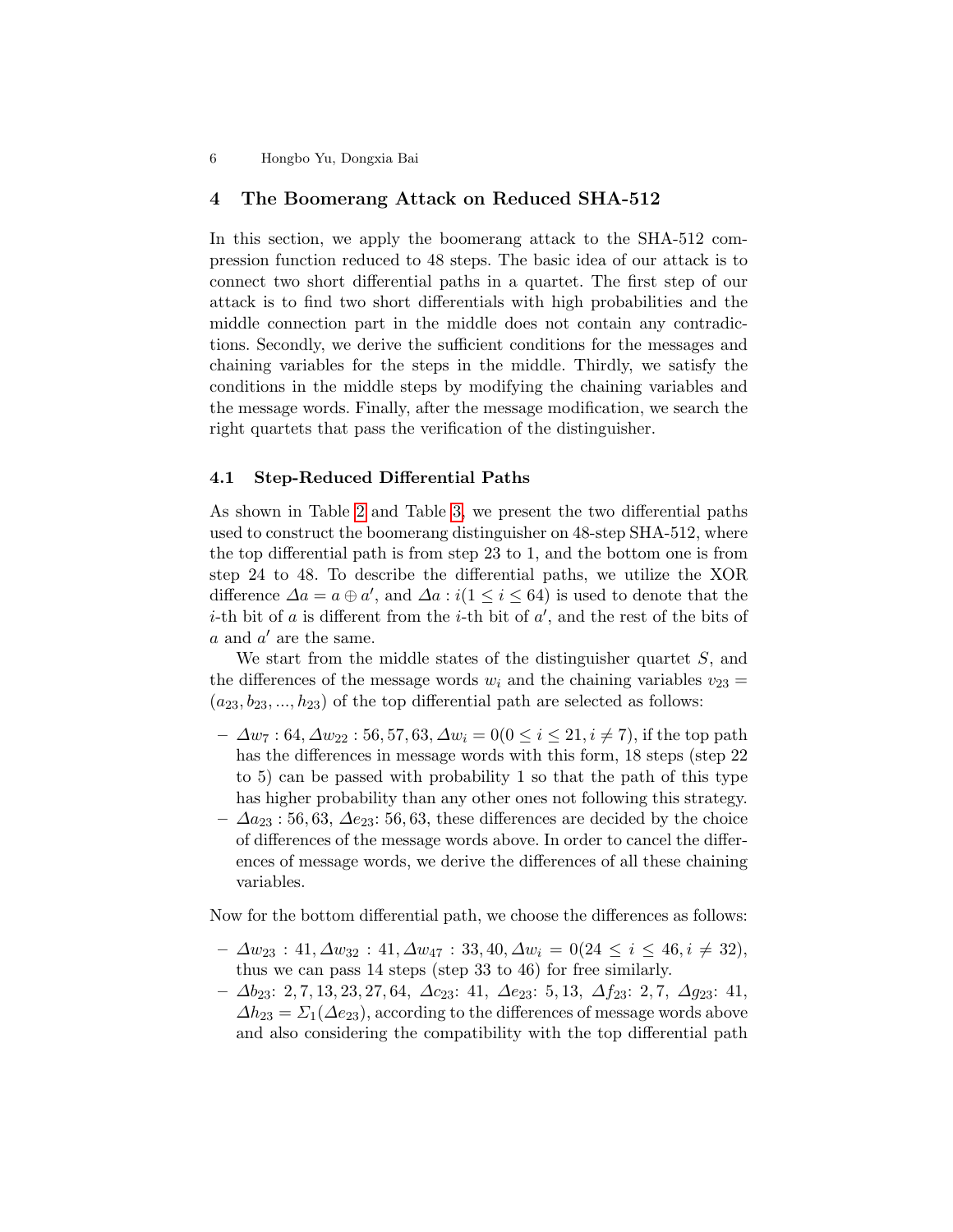in the middle steps, the differences of chaining variables in the bottom path can be derived with some sufficient conditions given in part of Table [6](#page-13-0) and Table [7.](#page-14-0)

<span id="page-6-0"></span>Table 2. The top differential path used for boomerang attack on SHA-512.

| step <sup>1</sup> | $\Delta w_i$                              | $\Delta a$ |    | $\Delta b \Delta c $ | $\varDelta d$          | $\Delta e$     | $\Delta f$ | $\varDelta g$ | $\Delta h$ |
|-------------------|-------------------------------------------|------------|----|----------------------|------------------------|----------------|------------|---------------|------------|
|                   |                                           | 64         |    |                      | 23, 25, 30, 36, 46, 50 | $\overline{0}$ | $\theta$   | 28,36         | 25,30      |
| 1                 |                                           |            | 64 |                      |                        | 23,46,50       |            |               | 28,36      |
| $\overline{2}$    |                                           |            |    | 64                   |                        |                | 23,46,50   |               |            |
| 3                 |                                           |            |    |                      | 64                     |                |            | 23,46,50      |            |
| 4                 |                                           |            |    |                      |                        | 64             |            |               | 23,46,50   |
| 5                 |                                           |            |    |                      |                        |                | 64         |               |            |
| 6                 |                                           |            |    |                      |                        |                |            | 64            |            |
| 7                 |                                           |            |    |                      |                        |                |            |               | 64         |
| 8                 | 64                                        |            |    |                      |                        |                |            |               |            |
| $9-22$            |                                           |            |    |                      |                        |                |            |               |            |
| 23                | $\left 56,\!57,\!63\right 56,\!63\right $ |            |    |                      |                        | 56,63          |            |               |            |

<span id="page-6-1"></span>Table 3. The bottom differential path used for boomerang attack on SHA-512.

| step  | $\Delta w_i$ | $\Delta a$ | $\Delta b$      | $\Delta c$      | $\Delta d$      | $\Delta e$ | $\Delta f$ | $\Delta g$ | $\Delta h$                |
|-------|--------------|------------|-----------------|-----------------|-----------------|------------|------------|------------|---------------------------|
| 23    | 33,40        |            | 2,7,13,23,27,64 | 41              |                 | 5,13       | 2,7        | 41         | $\Sigma_1(\Delta e_{23})$ |
| 24    | 41           |            |                 | 2,7,13,23,27,64 | 41              |            | 5.13       | 2,7        | 41                        |
| 25    |              | 41         |                 |                 | 2,7,13,23,27,64 |            |            | 5,13       | 2,7                       |
| 26    |              |            | 41              |                 |                 | 23, 27, 64 |            |            | 5,13                      |
| 27    |              |            |                 | 41              |                 |            | 23,27,64   |            |                           |
| 28    |              |            |                 |                 | 41              |            |            | 23,27,64   |                           |
| 29    |              |            |                 |                 |                 | 41         |            |            | 23,27,64                  |
| 30    |              |            |                 |                 |                 |            | 41         |            |                           |
| 31    |              |            |                 |                 |                 |            |            | 41         |                           |
| 32    |              |            |                 |                 |                 |            |            |            | 41                        |
| 33    | 41           |            |                 |                 |                 |            |            |            |                           |
| 34-47 |              |            |                 |                 |                 |            |            |            |                           |
| 48    | 33,40 33,40  |            | $\overline{0}$  | $\theta$        | $\overline{0}$  | 33,40      | $\theta$   | $\theta$   | 0                         |

# 4.2 Message Differences

Let  $w_i^{(1)}$  $i^{(1)}$  and  $w_i^{(2)}$  $i^{(2)}$  ( $0 \le i \le 15$ ) be two 1024-bit messages whose differences are shown in Table [2.](#page-6-0) In order to carry out the message modification in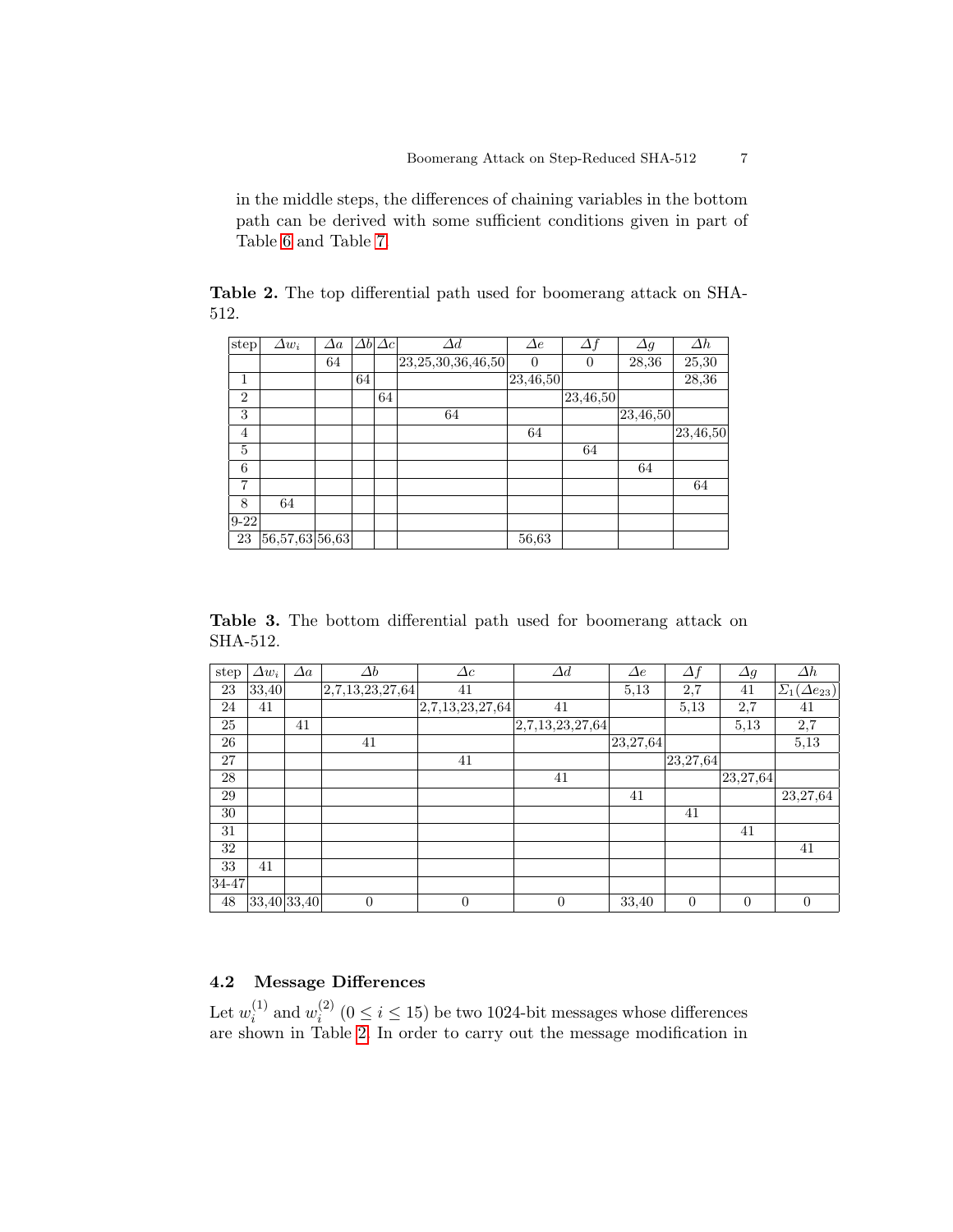the middle steps (steps 23-32), we also need to determine the specific differences  $w_i^{(1)} \oplus w_i^{(2)}$  $i^{(2)}$   $(23 \leq i \leq 32).$ 

For convenience, let  $\varDelta w_i^{(1,2)}$  denote the XOR difference of  $w_i^{(1)}$  $i^{\scriptscriptstyle(1)}$  and  $w_i^{(2)}$  $i<sup>(2)</sup>$ . According to the message expansion, we can compute the message differences  $\Delta w_i^{(1,2)}$ ,  $(22 \le i \le 47)$  as follows.

$$
\Delta w_{22}^{(1,2)} = (\sigma_1(w_{20}^{(1)}) + w_{15}^{(1)} + \sigma_0(w_7^{(1)}) + w_8^{(1)}) \oplus (\sigma_1(w_{20}^{(2)}) + w_{15}^{(2)} + \sigma_0(w_7^{(2)}) + w_8^{(2)})
$$
  
\n
$$
\Delta w_{23}^{(1,2)} = (\sigma_1(w_{21}^{(1)}) + w_{16}^{(1)} + \sigma_0(w_8^{(1)}) + w_9^{(1)}) \oplus (\sigma_1(w_{21}^{(2)}) + w_{16}^{(2)} + \sigma_0(w_8^{(2)}) + w_9^{(2)})
$$
  
\n... = ...  
\n
$$
\Delta w_{47}^{(1,2)} = (\sigma_1(w_{45}^{(1)}) + w_{40}^{(1)} + \sigma_0(w_{32}^{(1)}) + w_{31}^{(1)}) \oplus (\sigma_1(w_{45}^{(2)}) + w_{40}^{(2)} + \sigma_0(w_{32}^{(2)}) + w_{31}^{(2)})
$$

Since  $\sigma_0(w_7^{(1)})$  $\sigma_7^{(1)})\oplus\sigma_0(w_7^{(2)})$  $\sigma_7^{(2)} = \sigma_0(\Delta w_7^{(1,2)}) = 0x418000000000000$  and  $\Delta w_{22}^{(1,2)} = 0x4180000000000000$ . The first equation holds if

$$
w_{22,56}^{(1)} = w_{7,57}^{(1)} \oplus w_{7,63}^{(1)} \oplus w_{7,64}^{(1)},\tag{1}
$$

$$
w_{22,57}^{(1)} = w_{7,58}^{(1)} \oplus w_{7,64}^{(1)} \oplus w_{7,1}^{(1)},
$$
\n(2)

$$
w_{22,63}^{(1)} = w_{7,64}^{(1)} \oplus w_{7,9}^{(1)}.\tag{3}
$$

In the same way, we set the differences  $\Delta w_i^{(1,2)}$  (23 ≤ i ≤ 32) in the Table [4](#page-7-0) and deduce the sufficient conditions on  $w^{(1)}$  in Table [6](#page-13-0) to meet the message expansion. Because we don't need to fulfill the message modifications in steps 34 to 48, the message differences  $\Delta w_i^{(1,2)}$  in these steps can keep free.

Table 4. Message differences in steps 23 to 33.

<span id="page-7-0"></span>

| i. | $\varDelta w^{(\overline{1,2})}$      | $\varDelta w^{(1,3)}$ |
|----|---------------------------------------|-----------------------|
|    | 22 4180000000000000 00000008100000000 |                       |
|    | 23 8000000000000000 0000010000000000  |                       |
|    | 24 0502081000000002                   |                       |
|    | 25 0200100000000004                   | ∩                     |
|    | 26 2804080001020010                   | 0                     |
|    | 27 1008000002000020                   | 0                     |
|    | 28 008 255 2089 1408 a 1              | O                     |
|    | 29 c184220110080140                   | $\mathbf{\Omega}$     |
|    | 30 0504804080200408                   |                       |
|    | 31 0001008000400800                   | O                     |
|    | 32 2ab100a291089050 00000100000000000 |                       |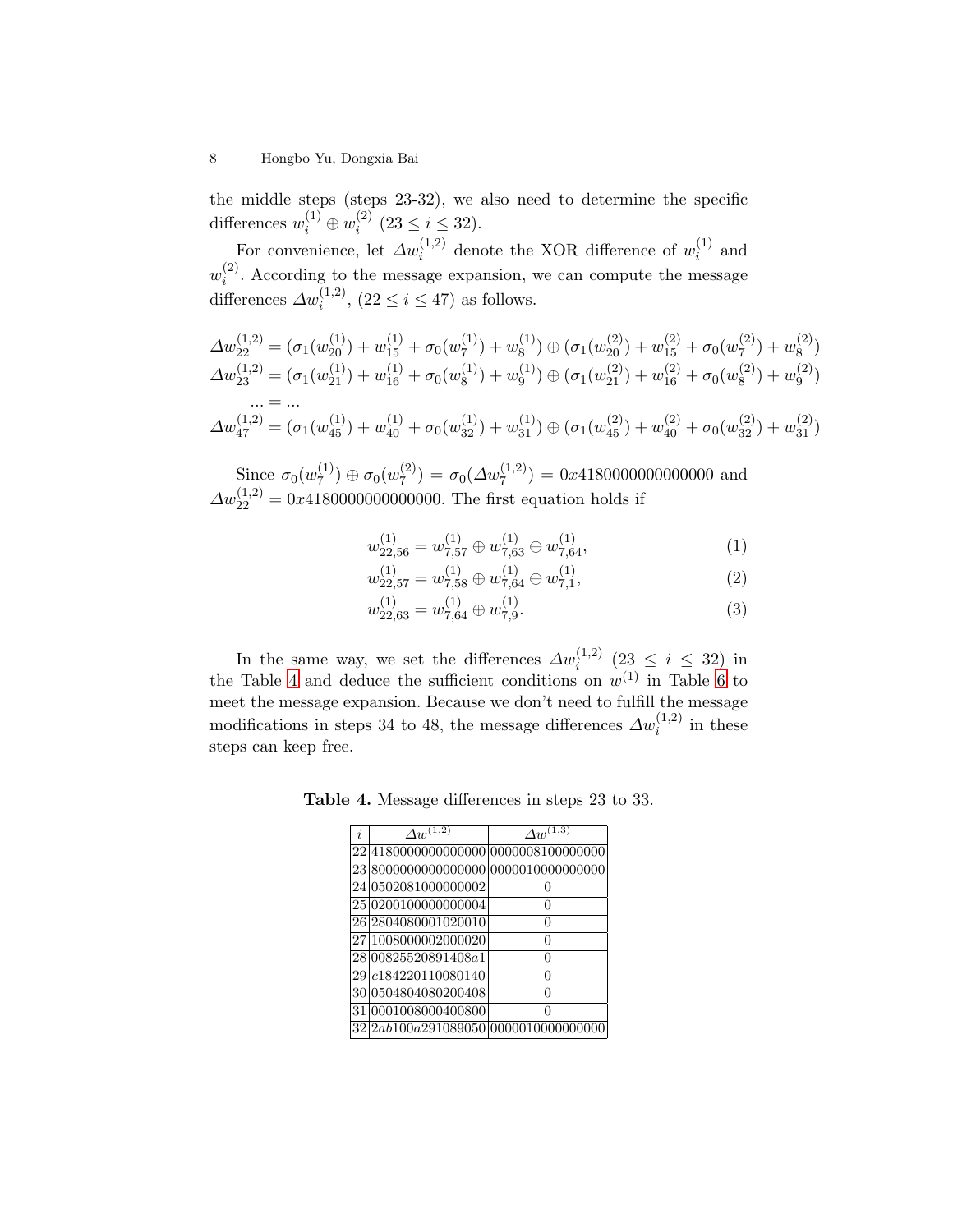For the bottom path, the message differences  $\Delta w_i^{(1,3)}$ ,  $\Delta w_i^{(2,4)}$  (22  $\leq$  $i \leq 47$ ) are set in Table [3.](#page-6-1) In order to get  $w_{47}^{(3)} - w_{47}^{(1)} = w_{47}^{(4)} - w_{47}^{(2)}$ , according to the message expansion

$$
w_{47} = w_{31} + \sigma_0(w_{32}) + w_{40} + \sigma_1(w_{45}),
$$

the following three equations must be satisfied.

$$
w_{32,41}^{(1)} \oplus w_{32,48}^{(1)} \oplus w_{32,47}^{(1)} = w_{32,41}^{(2)} \oplus w_{32,48}^{(2)} \oplus w_{32,47}^{(2)} \tag{4}
$$

$$
w_{32,34}^{(1)} \oplus w_{32,41}^{(1)} \oplus w_{32,40}^{(1)} = w_{32,34}^{(2)} \oplus w_{32,41}^{(2)} \oplus w_{32,40}^{(2)} \tag{5}
$$

$$
w_{32,35}^{(1)} \oplus w_{32,42}^{(1)} \oplus w_{32,41}^{(1)} = w_{32,35}^{(2)} \oplus w_{32,42}^{(2)} \oplus w_{32,41}^{(2)} \tag{6}
$$

The message difference  $\varDelta w_{32}^{(1,2)}$  we selected in Table [4](#page-7-0) happens to meet the equations (4)-(6). Otherwise, we can adjust it.

Extend the messages  $w_i^{(3)}$  $i^{(3)}$  and  $w_i^{(4)}$  $i^{(4)}$  (22  $\leq i \leq 47$ ) in the backward direction. If we want to get  $\Delta w_i^{(1,3)} = \Delta w_i^{(2,4)}$   $(0 \le i \le 22)$ , the following three equations must be satisfied.

$$
w_{22,56}^{(3)} = w_{7,57}^{(3)} \oplus w_{7,63}^{(3)} \oplus w_{7,64}^{(3)}
$$
 (7)

$$
w_{22,57}^{(3)} = w_{7,58}^{(3)} \oplus w_{7,64}^{(3)} \oplus w_{7,1}^{(3)}
$$
(8)

$$
w_{22,63}^{(3)} = w_{7,64}^{(3)} \oplus w_{7,9}^{(3)}
$$
(9)

## 4.3 Message Modification

Here message modification technique [\[33\]](#page-12-1) can be used to modify the message words and chaining variables to satisfy the conditions of the middle steps to significantly improve the complexity of our attack.

For the middle steps (23 to 33) of the boomerang distinguisher, by modifying some certain message words and chaining variables, we can fulfill all the conditions of one side and part of conditions of the other side of the bottom path. After the message modification, the conditions of step 23 in the top differential path can hold with probability 1, and the conditions of steps 24 to 33 in the bottom can hold with probability at least  $2^{-40}$ .

### 4.4 Sketch of the Attack

We divide our attack into two phases: the first phase is to find the right message words  $w_{22}^{(1)}, ..., w_{32}^{(1)}$  and chaining variables  $v_{23}^{(1)}$  so that the bottom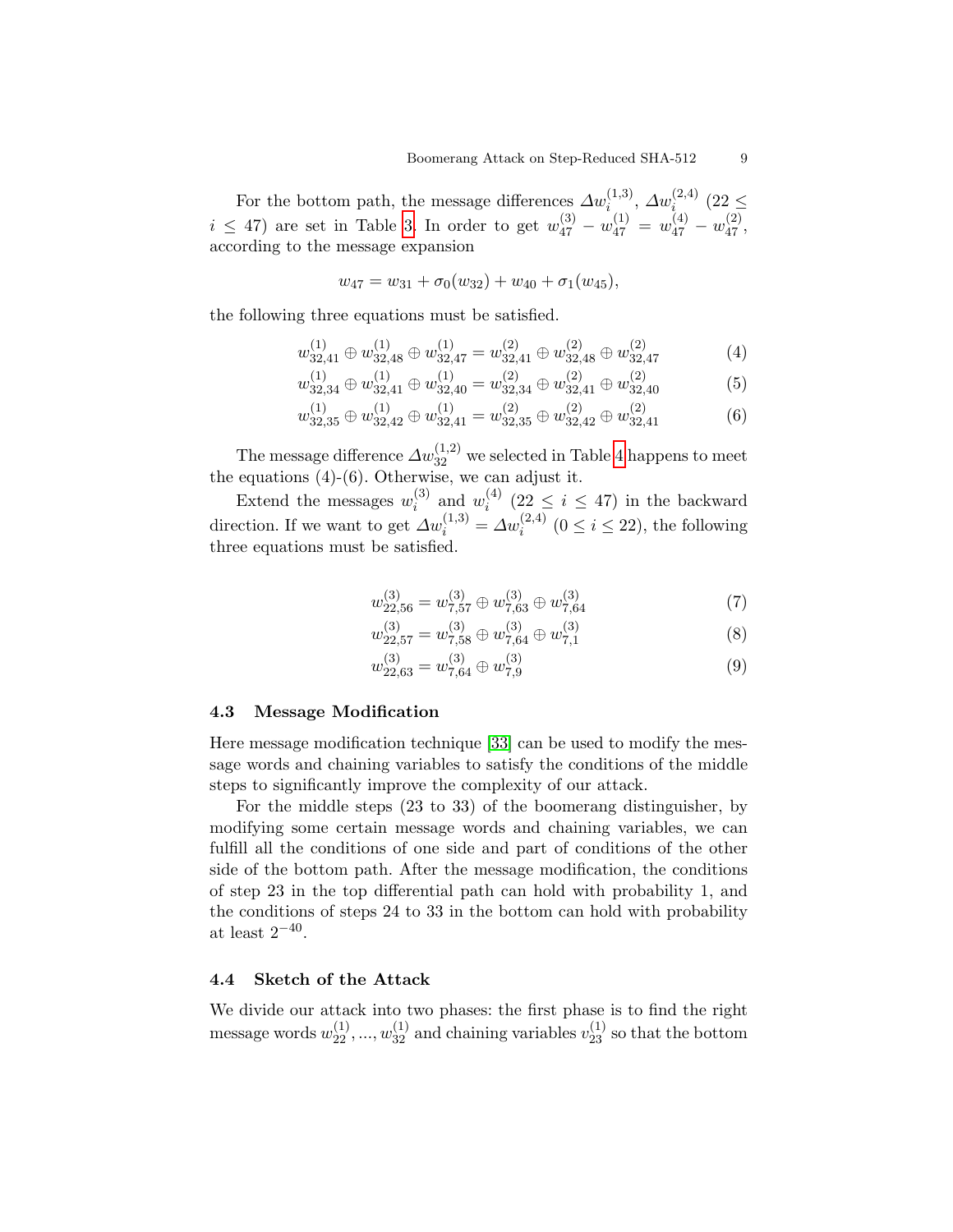paths of both sides in steps 23 to 33 hold; the second phase is to search  $w_{17}^{(1)},...,w_{21}^{(1)}$  so that we can find a distinguisher quart. The sketch of attack is as follows.

- 1. Randomly select eleven 64-bit message words  $w_i^{(1)}$  $i_{i}^{(1)}$  (22  $\leq i \leq 32$ ), and a 512-bit chaining variables  $v_{23}^{(1)} = (a_{23}^{(1)}, b_{23}^{(1)}, ..., b_{23}^{(1)})$ . Modify the messages  $w_i^{(1)}$  (22  $\leq i \leq 32$ ) to meet the conditions in Table [6.](#page-13-0) Compute i  $v_i^{(1)}$  $i^{(1)}$  (23  $\leq i \leq 33$ ). Modify  $v_{23}^{(1)}$  and  $w_i^{(1)}$  $i^{(1)}$  (22  $\leq i \leq 32$ ) so that  $v_i^{(1)}$  $\begin{array}{l}\n v_i \quad (23 \leq i \leq 33) \text{ satisfy all the conditions in Table 7.}\n \end{array}$  $\begin{array}{l}\n v_i \quad (23 \leq i \leq 33) \text{ satisfy all the conditions in Table 7.}\n \end{array}$  $\begin{array}{l}\n v_i \quad (23 \leq i \leq 33) \text{ satisfy all the conditions in Table 7.}\n \end{array}$
- 2. Let  $w_i^{(2)} = w_i^{(1)} \oplus \Delta w_i^{(1,2)}, w_i^{(3)} = w_i^{(1)} \oplus \Delta w_i^{(1,3)}, w_i^{(4)} = w_i^{(2)} \oplus \Delta w_i^{(1,3)}$  $(22 \leq i \leq 32)$ . The message differences  $\Delta w_i^{(1,2)}$  and  $\Delta w_i^{(1,3)}$  are defined in Table [4.](#page-7-0) Compute  $v_i^{(j)}$  $i_j^{(j)}$   $(j = 2, 3, 4; 23 \le i \le 33)$ . Check whether  $v_{33}^{(1)} \oplus v_{33}^{(3)} = v_{33}^{(2)} \oplus v_{33}^{(4)} = 0$ . If yes, goto the next step. Otherwise, go back to step 1.
- 3. Select five 64-bit message words  $w_i^{(1)}$  $i^{(1)}$  (17  $\leq i \leq 21$ ) randomly. Let  $w_i^{(2)} = w_i^{(1)}$  $i_i^{(1)}(17 \leq i \leq 21)$ . Compute  $w_i^{(1)}$  $i^{(1)}$  and  $w_i^{(2)}$  $i^{(2)}$  (33  $\leq i \leq 47$ ,  $0 \leq i \leq 16$ ) in forward and backward directions separately. Let  $w_i^{(3)} =$  $w_i^{(1)}$  $u_i^{(1)}$  and  $w_i^{(4)} = w_i^{(2)}$  when  $33 \le i \le 37$ . Compute  $w_i^{(3)}$  $i^{(3)}$  and  $w_i^{(4)}$  when  $38 < i < 47$  and  $0 < i < 21$  by the message expansion.
- 4. Compute  $v_{22}^{(j)}, v_{21}^{(j)}, ..., v_0^{(j)}$   $(j = 1, 2, 3, 4)$  in backward direction and 0  $v_{34}^{(j)}, v_{35}^{(j)}, ..., v_{48}^{(j)}$   $(j = 1, 2, 3, 4)$  in forward direction. Check whether  $v_{0\perp}^{(2)}-v_{0}^{(1)}=v_{0}^{(4)}-v_{0}^{(3)}$  $v_{48}^{(3)}$  and  $v_{48}^{(2)} - v_{48}^{(1)} = v_{48}^{(4)} - v_{48}^{(3)}$  . If yes, output  $w_i^{(j)}$  $i_j^{(j)}$   $(j = 1, 2, 3, 4; 0 \le i \le 15)$  and  $v_1^{(j)}$  $j^{(j)}$   $(j = 1, 2, 3, 4)$ . Otherwise, go to step 3.

### 4.5 Complexity of the Attack

Based on the two differential paths and the message modification technique, we construct a 48-step boomerang distinguisher for SHA-512 compression function. The middle steps (23 to 33) of the boomerang distinguisher hold with probability  $2^{-40}$ . Besides, the probability of steps 22 to 1 of the top differential path is about  $2^{-45}$  and for steps 34 to 48 of the bottom path is 1. The probability of the message expansion is  $2^{-6}$ . Hence, the complexity of the 48-step attack is  $2^{40} + 2^{45} \times 2^6 \approx 2^{51}$  if we only get a zero-sum distinguisher, while the generic one is  $2^{256}$ .

The practical complexity of our attack leads to a practical boomerang distinguisher on up to 48-step compression function of SHA-512, and we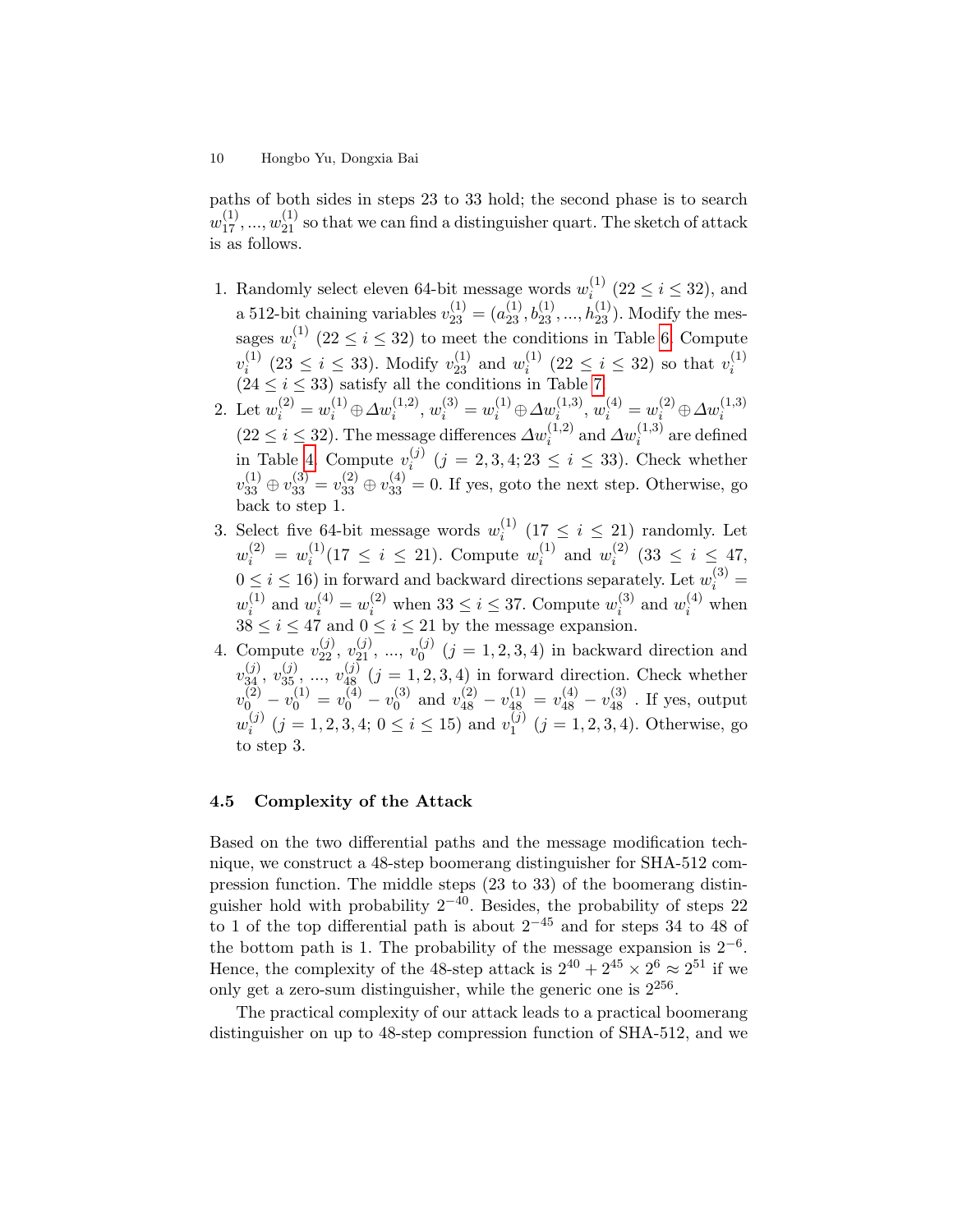are able to find its corresponding boomerang quartets. An example of 48 step boomerang distinguisher for SHA-512 compression function is given in Table [5.](#page-10-0)

<span id="page-10-0"></span>**Table 5.** Example of a quart satisfying  $H(IV^{(3)}, M^{(3)}) - H(IV^{(1)}, M^{(1)})$  $- H(IV^{(4)}, M^{(4)}) + H(IV^{(2)}, M^{(2)}) = 0$  for 48 steps of the SHA-512 compression function.

| $IV^{(1)}$             |  | d51d68d22cd614bb ad109f079123bc43 3e30194750de9356 b934d669f648b886                                                          |  |
|------------------------|--|------------------------------------------------------------------------------------------------------------------------------|--|
|                        |  | 2788083c8af206a4f53a6844e79ca3ff83333924f0fb45ee aeca4ed80990f3c1                                                            |  |
| $IV^{(2)}$             |  | 551d68d22cd614bb ad109f079123bc43 be30194750de9356 3936f6621588b886                                                          |  |
|                        |  | a788083c8af206a4                753a4844e79ca3ff 0333591cf87b45ee 2ec84edfead0f3c1                                           |  |
| $IV^{(3)}$             |  | 3ca41aa7cc2ed702 d28a0787d13ece62 aaa0ccee378c5884 45960268826fa783                                                          |  |
|                        |  | 126c152e3ed3c3d8                90227712dcb66469                c96f7308aa86be3c 5adecf0ca7c8cff9                            |  |
| $IV^{(4)}$             |  | bca41aa7cc2ed702                                  d28a0787d13ece62 2aa0ccee378c5884                         c5982260a1afa783 |  |
|                        |  | 926c152e3ed3c3d8 10225712dcb66469 496f9300b206be3c dadccf148908cff9                                                          |  |
|                        |  |                                                                                                                              |  |
| $\boldsymbol{M}^{(1)}$ |  | d28a43112a41160f a481e26554edd575 8a4f5ecd8ee90f42 0c10896df299f0a3                                                          |  |
|                        |  |                                                                                                                              |  |
|                        |  | d98d2e211f08b5e3                3185a2321c2013d0                493b7695ecb8bc63    40dde2bb03f050f7                         |  |
|                        |  |                                                                                                                              |  |
| $\mathcal{M}^{(2)}$    |  | d28a43112a41160f a481e26554edd575 8a4f5ecd8ee90f42 8c10896df299f0a3                                                          |  |
|                        |  |                                                                                                                              |  |
|                        |  | d98d2e211f08b5e3                3185a2321c2013d0                493b7695ecb8bc63                40dde2bb03f050f7             |  |
|                        |  | 2ec928b5e9b2bae2 da67703373f8f947 c4c2b463d9c34453 a4d359b70a54809d                                                          |  |
| $M^{(3)}$              |  | 829416361d1acc84 49208682435343aa 8a4c7b5efe34b2e8 d6bcd7d0a70c5663                                                          |  |
|                        |  | ef5a6123cadba871 a134d5cebfae6e21 e32944037719f06e 81033c0b86b9f18e                                                          |  |
|                        |  | 9d4d5849a78a6aa9 4634d6dd6a193ca7 783f014e5106c88e bcd2f996a68b63f7                                                          |  |
| $\mathcal{M}^{(4)}$    |  |                                                                                                                              |  |
|                        |  | 829416361d1acc84 49208682435343aa 8a4c7b5efe34b2e8 56bcd7d0a70c5663                                                          |  |
|                        |  | ef5a6123cadba871 a134d5cebfae6e21 e32944037719f06e 81033c0b86b9f18e                                                          |  |
|                        |  | 9d4d5849a78a6aa9 4634d6dd6a193ca7 783f014e5106c88e bcd2f996a68b63f7                                                          |  |
|                        |  |                                                                                                                              |  |

# 5 Conclusion

In this work, we propose two step-reduced differential paths with high probabilities of SHA-512 and build a boomerang distinguisher for the compression function of SHA-512 up to 48 steps out of 80 steps with practical complexity  $2^{51}$ , and the example of boomerang quartet is aslo presented. Our attack is the best practical result on SHA-512 to date.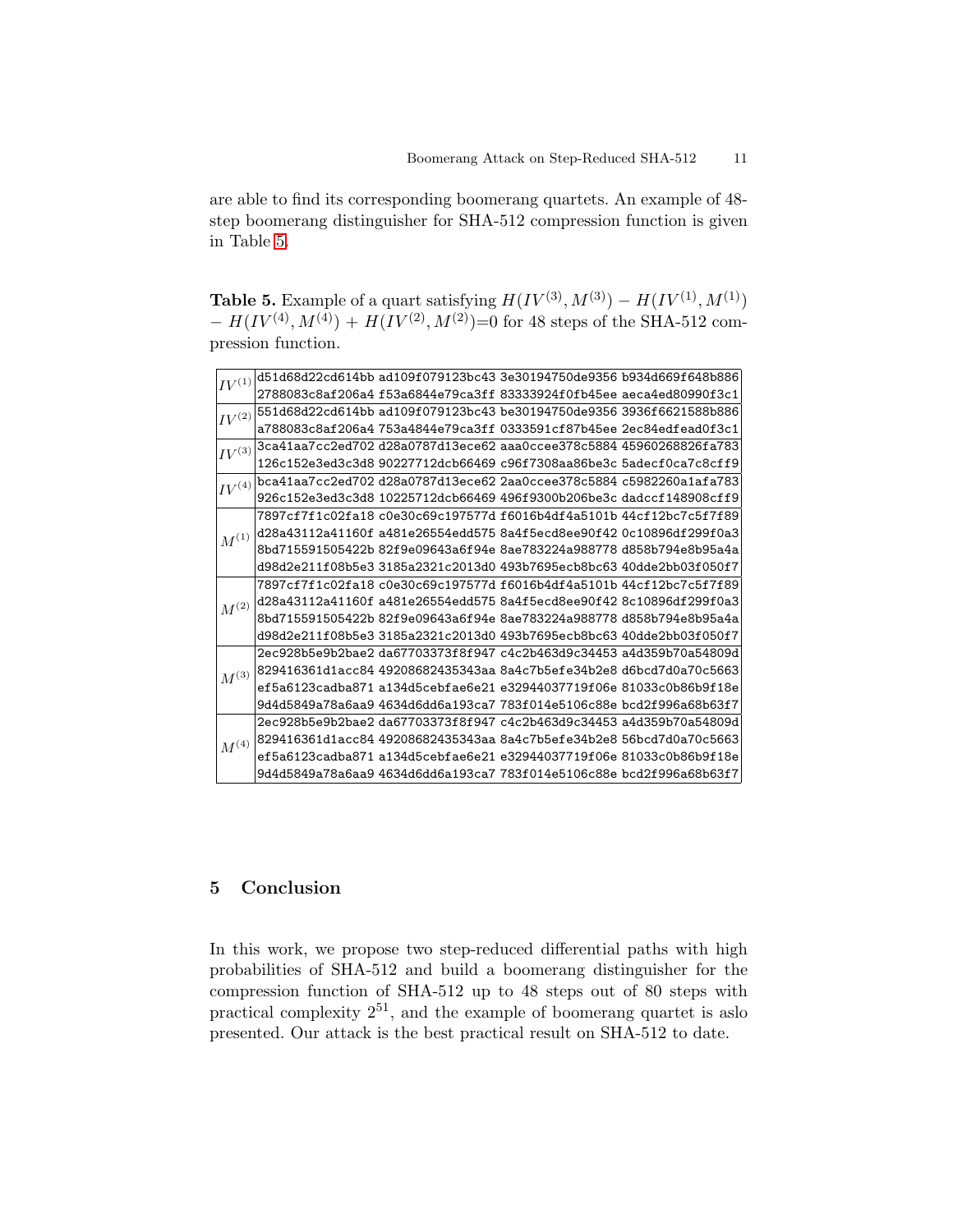#### References

- <span id="page-11-1"></span>1. Aoki, K., Guo, J., Matusiewicz, K., Sasaki, Y., Wang, L.: Preimages for Step-Reduced SHA-2. In: Matsui, M. (ed.) ASIACRYPT 2009. LNCS, vol. 5912, pp. 578–597.
- <span id="page-11-18"></span>2. Aumasson, J.-P., Meier, W.: Zero-sum Distinguishers for Reduced Keccakf and for the Core Functions of Luffa and Hamsi, Available online, 2009. http://131002.net/data/papers/AM09.pdf.
- <span id="page-11-17"></span>3. Bai, D., Yu, H., Wang, G., Wang X.: Improved Boomerang Attacks on SM3. In: Boyd, C. and Simpson, L. (eds.) ACISP 2013. LNCS, vol. 7959, pp. 251–266.
- <span id="page-11-10"></span>4. Biham, E., Dunkelman, O., Keller, N.: The Rectangle Attack - Rectangling the Serpent. In: Pfitzmann, B. (ed.) EUROCRYPT 2001. LNCS, vol. 2045, pp. 340– 357.
- <span id="page-11-11"></span>5. Biham, E., Dunkelman, O., Keller, N.: Related-Key Boomerang and Rectangle Attacks. In: Cramer, R. (ed.) EUROCRYPT 2005. LNCS, vol. 3494, pp. 507–525.
- <span id="page-11-13"></span>6. Biryukov, A., Nikolić, I., Roy, A.: Boomerang Attacks on BLAKE-32. In: Joux, A. (ed.) FSE 2011. LNCS, vol. 6733, pp. 218–237.
- <span id="page-11-8"></span>7. Biryukov, A., Lamberger, M., Mendel, F., Nikolić, I.: Second-Order Differential Collisions for Reduced SHA-256. In: Lee, D.H., Wang, X. (ed.) ASIACRYPT 2011. LNCS, vol. 7073, pp. 270–287.
- <span id="page-11-6"></span>8. Eichlseder, A., Mendel F., Schläffer, M.: Branching Heuristics in Differential Collision Search with Applications to SHA-512. In: FSE 2014, accepted paper.
- <span id="page-11-15"></span>9. Gaëtan, L., Arnab R.: Boomerang Attacks on Hash Function Using Auxiliary Differentials. In: O. Dunkelman (ed.) CT-RSA 2012. LNCS, vol. 7178, pp. 215–230.
- <span id="page-11-2"></span>10. Guo, J., Ling, S., Rechberger, C., Wang, H.: Advanced Meet-in-the-Middle Preimage Attacks: First Results on Full Tiger, and Improved Results on MD4 and SHA-2. In: Abe, M. (ed.) ASIACRYPT 2010. LNCS, vol. 6477, pp. 56–75.
- <span id="page-11-4"></span>11. Indesteege, S., Mendel, F., Preneel, B., Rechberger, C.: Collisions and Other Nonrandom Properties for Step-Reduced SHA-256. In: Avanzi, R.M., Keliher, L., Sica, F. (eds.) SAC 2008. LNCS, vol. 5381, pp. 276–293.
- <span id="page-11-0"></span>12. Isobe, T., Shibutani, K.: Preimage Attacks on Reduced Tiger and SHA-2. In: Dunkelman, O. (ed.) FSE 2009. LNCS, vol. 5665, pp. 139–155.
- <span id="page-11-12"></span>13. Joux, A., Peyrin, T.: Hash Functions and the (Amplified) Boomerang Attack. In: Menezes, A. (ed.) CRYPTO 2007. LNCS, vol. 4622, pp. 244–263.
- <span id="page-11-9"></span>14. Kelsey, J., Kohno, T., Schneier, B.: Amplified Boomerang Attacks Against Reduced-Round MARS and Serpent. In: Schneier, B. (ed.) FSE 2000. LNCS, vol. 1978, pp. 75–93.
- <span id="page-11-3"></span>15. Khovratovich D., Rechberger C., Savelieva A.: Bicliques for Preimages: Attacks on Skein-512 and the SHA-2 Family. In: A. Canteaut (ed.) FSE 2012. LNCS, vol. 7549, pp. 244–263.
- <span id="page-11-16"></span>16. Kircanski, A., Shen, Y., Wang, G., Youssef, A.M.: 'Boomerang and Slide-Rotational Analysis of the SM3 Hash Function', In: Knudsen, L.R., Wu, H. (eds.) SAC 2012. LNCS, vol. 7707, pp. 304–320.
- <span id="page-11-7"></span>17. Lamberger, M., Mendel, F., Higher-Order Differential Attack on Reduced SHA-256. Cryptology ePrint Archive: Report 2011/037. (2011).
- <span id="page-11-14"></span>18. Mendel, F., Nad, T.: 'Boomerang Distinguisher for the SIMD-512 Compression Function'. In: Bernstein, D.J., Chatterjee, S. (eds.) INDOCRYPT 2011. LNCS, vol. 7107, pp. 255-269.
- <span id="page-11-5"></span>19. Mendel, F., Nad, T., Schl¨affer, M.: Finding SHA-2 Characteristics: Searching Through a Minefield of Contradictions. In: D.H. Lee and X. Wang (eds.) ASI-ACRYPT 2011. LNCS, vol. 7073, pp. 288–307.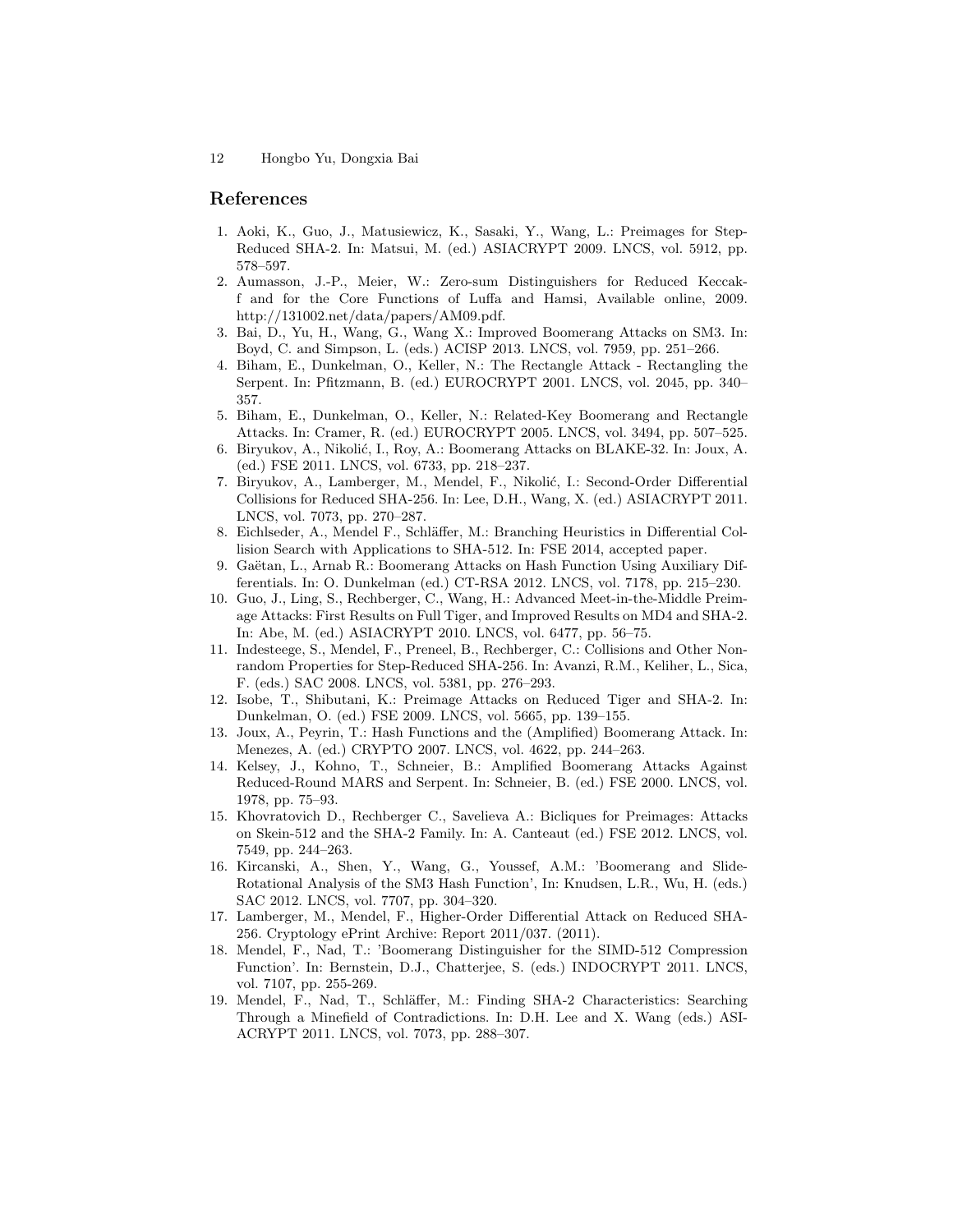- <span id="page-12-6"></span>20. Mendel, F., Nad, T., Schläffer, M.: Improving Local Collisions: New Attacks on Reduced SHA-256. In: T. Johansson and P. Nguyen (eds.) EUROCRYPT 2013. LNCS, vol. 7881, pp. 262–278.
- <span id="page-12-3"></span>21. Mendel, F., Pramstaller, N., Rechberger, C., Rijmen, V.: Analysis of Step-Reduced SHA-256. In: Robshaw, M.J.B. (ed.) FSE 2006. LNCS, vol. 4047, pp. 126–143.
- <span id="page-12-8"></span>22. Menezes, A.J., van Oorschot, P.C., Vanstone, S.A.: Handbook of Applied Cryptography. CRC Press, Boca Raton (1997).
- <span id="page-12-2"></span>23. National Institute of Standards and Technology: Announcing Request for Candidate Algorithm Nominations for a New Cryptographic Hash Algorithm (SHA-3) Family. Federal Register 27(212), 62212–62220 (November 2007).
- <span id="page-12-9"></span>24. National Institute of Standards and Technology: FIPS PUB 180-3: Secure Hash Standard. Federal Information Processing Standards Publication 180-3, U.S. Department of Commerce (October 2008).
- <span id="page-12-4"></span>25. Nikolić, I., Biryukov, A.: Collisions for Step-Reduced SHA-256. In: Nyberg, K. (ed.) FSE 2008. LNCS, vol. 5086, pp. 1–15.
- <span id="page-12-5"></span>26. Sanadhya, S.K., Sarkar, P.: New Collision Attacks Against up to 24-Step SHA-2. In: Chowdhury, D.R., Rijmen, V., Das, A. (eds.) INDOCRYPT 2008. LNCS, vol. 5365, pp. 91–103.
- <span id="page-12-11"></span>27. Sasaki, Y.: Boomerang Distinguishers on MD4-Based Hash Functions: First Practical Results on Full 5-Pass HAVAL. In: Miri, A., Vaudenay, S. (eds.) SAC 2011. LNCS, vol. 7118, pp. 1–18.
- <span id="page-12-12"></span>28. Sasaki, Y., Wang, L.: '2-Dimension Sums: Distinguishers Beyond Three Rounds of RIPEMD-128 and RIPEMD-160', http://eprint.iacr.org/2012/049.pdf, February 2012.
- <span id="page-12-13"></span>29. Sasaki, Y., Wang, L., Takasaki, Y., Sakiyama, K., Ohta, K.: 'Boomerang Distinguishers for Full HAS-160 Compression Function'. In: Hanaoka, G., Yamauchi, T. (eds.) IWSEC 2012. LNCS, vol. 7631, pp. 156-169.
- <span id="page-12-15"></span>30. Wagner, D.: A Generalized Birthday Problem. In: M. Yung (ed.) CRYPTO 2002. LNCS, vol. 2442, pp. 288–303.
- <span id="page-12-10"></span>31. Wagner, D.: The Boomerang Attack. In: Knudsen, L.R. (ed.) FSE 1999. LNCS, vol. 1636, pp. 156–170.
- <span id="page-12-0"></span>32. Wang, X., Yin, Y.L., Yu, H.: Finding Collisions in the Full SHA-1. In: Shoup, V. (ed.) CRYPTO 2005. LNCS, vol. 3621, pp. 17–36.
- <span id="page-12-1"></span>33. Wang, X., Yu, H.: How to Break MD5 and Other Hash Functions. In: Cramer, R. (ed.) EUROCRYPT 2005. LNCS, vol. 3494, pp. 19–35.
- <span id="page-12-7"></span>34. Wang, X., Yu, H.: Non-randomness of 39-step SHA-256. Presented at rump session of EUROCRYPT (2008).
- <span id="page-12-14"></span>35. Yu, H., Chen, J., Wang, X.: The Boomerang Attacks on the Round-Reduced Skein-512. In: Kundsen, L.R., Wu, H. (eds.) SAC 2012. LNCS, vol. 7707, pp. 288–304.

#### Appendix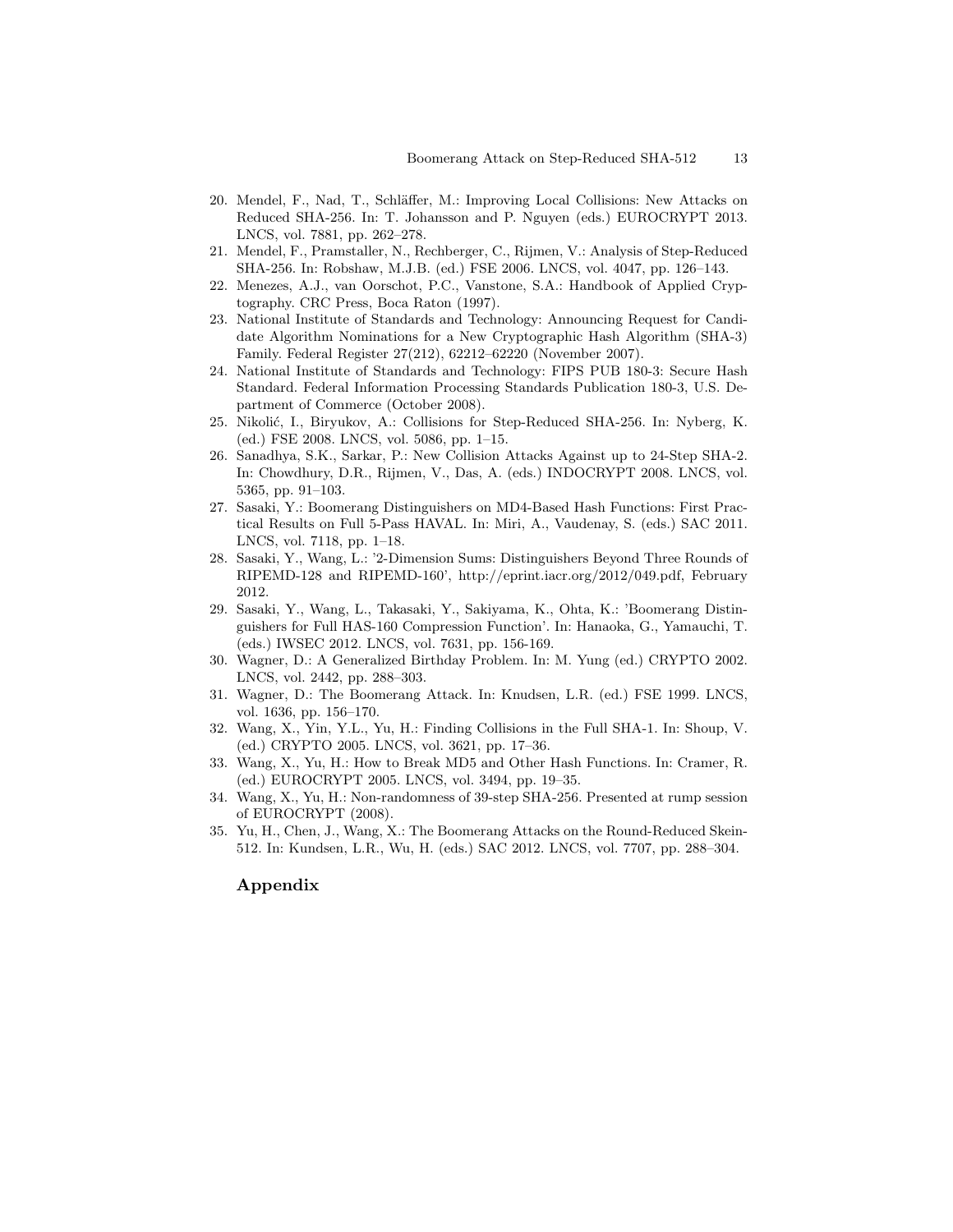|                           | message conditions                                                                                                                                                                                                                                                                                                                                                                |
|---------------------------|-----------------------------------------------------------------------------------------------------------------------------------------------------------------------------------------------------------------------------------------------------------------------------------------------------------------------------------------------------------------------------------|
| $w_{22}^{(1)}$            | (1)<br>$w_{22,15}^{(1)} = w_{22,14}^{(1)}, w_{22,44}^{(1)} = w_{22,43}^{(1)} \oplus w_{22,35}^{(1)} \oplus w_{22,34}^{(1)} \oplus w_{22,15}^{(1)} \oplus w_{22,14}^{(1)}, w_{22,48}^{(1)} = w_{22,47}^{(1)} \oplus w_{22,48}^{(1)} \oplus w_{22,48}^{(1)} \oplus w_{22,49}^{(1)} \oplus w_{22,48}^{(1)} \oplus w_{22,49}^{(1)} \oplus w_{22,49$                                   |
|                           | $w_{22,14}^{(1)} \oplus w_{22,15}^{(1)} \oplus w_{22,6}^{(1)} \oplus w_{22,5}^{(1)}, \hspace{1.5mm} w_{22,57}^{(1)} = w_{22,56}^{(1)} \oplus 1$                                                                                                                                                                                                                                   |
| $w_{23}^{(1)}$            | $w^{(1)}_{23,41}=w^{(1)}_{22,33}\oplus w^{(1)}_{23,34}\oplus w^{(1)}_{23,40},\ w^{(1)}_{23,42}=w^{(1)}_{23,40}\oplus w^{(1)}_{23,35}\oplus w^{(1)}_{23,34}\oplus 1,\ w^{(1)}_{23,48}=w^{(1)}_{23,40}\oplus w^{(1)}_{23,48}$                                                                                                                                                       |
|                           | $w_{23,41}^{(1)}\oplus w_{23,47}^{(1)}\oplus 1$                                                                                                                                                                                                                                                                                                                                   |
| $w_{24}^{(1)}$            | $= w_{22,21}^{(1)} \oplus w_{22,63}^{(1)} \oplus w_{22,8}^{(1)}, \ w_{24,37}^{(1)} = w_{22,57}^{(1)} \oplus w_{22,35}^{(1)} \oplus w_{22,44}^{(1)}, \ w_{24,37}^{(1)} = w_{22,57}^{(1)} \oplus w_{22,57}^{(1)} \oplus w_{22,57}^{(1)} \oplus w_{22,57}^{(1)} \oplus w_{22,57}^{(1)} \oplus w_{22,57}^{(1)} \oplus w_{22,57}^{(1)} \oplus w_{2$<br>$w_{24,2}^{\left( 1\right) }$ : |
|                           | $w_{22,35}^{(1)}\oplus w_{22,44}^{(1)},\ w_{24,44}^{(1)}\,=\,w_{22,63}^{(1)}\oplus w_{22,41}^{(1)}\oplus w_{22,50}^{(1)},\ w_{24,50}^{(1)}\,=\,w_{22,6}^{(1)}\oplus w_{22,48}^{(1)}\oplus w_{22,57}^{(1)},$                                                                                                                                                                       |
|                           | $w_{24,57}^{(1)} = w_{22,12}^{(1)} \oplus w_{22,54}^{(1)} \oplus w_{22,63}^{(1)}, \hspace{1mm} w_{24,59}^{(1)} = w_{22,15}^{(1)} \oplus w_{22,57}^{(1)}$                                                                                                                                                                                                                          |
| $w_{25}^{(1)}$            | $w_{25,3}^{(1)} = w_{23,22}^{(1)} \oplus w_{23,64}^{(1)} \oplus w_{23,9}^{(1)}, w_{25,45}^{(1)} = w_{23,64}^{(1)} \oplus w_{23,42}^{(1)} \oplus w_{23,51}^{(1)}, w_{25,58}^{(1)} = w_{23,13}^{(1)} \oplus w_{23,64}^{(1)} \oplus w_{23,65}^{(1)}$                                                                                                                                 |
|                           | $w_{23,55}^{(1)}\oplus w_{23,64}^{(1)}$                                                                                                                                                                                                                                                                                                                                           |
| $w_{26}^{(1)}$            | $\overline{w_{26,5}^{(1)}} = w_{24,24}^{(1)} \oplus w_{24,2}^{(1)} \oplus w_{24,11}^{(1)}, w_{26,18}^{(1)} = w_{24,37}^{(1)} \oplus w_{24,15}^{(1)} \oplus w_{24,24}^{(1)}, w_{26,25}^{(1)} = w_{24,44}^{(1)} \oplus w_{24,12}^{(1)} \oplus w_{24,24}^{(1)} \oplus w_{24,34}^{(1)} \oplus w_{24,44}^{(1)} \oplus w_{24,45}^{(1)} \oplus w_{24,$                                   |
|                           |                                                                                                                                                                                                                                                                                                                                                                                   |
|                           | $w_{24,22}^{(1)}\oplus w_{24,31}^{(1)},\ w_{26,44}^{(1)}\,=\,w_{24,63}^{(1)}\oplus w_{24,41}^{(1)}\oplus w_{24,50}^{(1)},\ w_{26,51}^{(1)}\,=\,w_{24,6}^{(1)}\oplus w_{24,48}^{(1)}\oplus w_{24,57}^{(1)},$                                                                                                                                                                       |
|                           | $w_{26,60}^{(1)} = w_{24,15}^{(1)} \oplus w_{24,57}^{(1)}, \hspace{2pt} w_{26,62}^{(1)} = w_{24,17}^{(1)} \oplus w_{24,59}^{(1)}$                                                                                                                                                                                                                                                 |
| $w_{27}^{(1)}$            | $w^{(1)}_{27,6}=w^{(1)}_{25,25} \oplus w^{(1)}_{25,3} \oplus w^{(1)}_{25,12}, \ w^{(1)}_{27,26}=w^{(1)}_{25,45} \oplus w^{(1)}_{25,23} \oplus w^{(1)}_{25,32}, \ w^{(1)}_{27,52}=w^{(1)}_{25,7} \oplus w^{(1)}_{25,6}$                                                                                                                                                            |
|                           | $w_{25,49}^{(1)} \oplus w_{25,58}^{(1)}, w_{27,57}^{(1)} = w_{27,19}^{(1)} \oplus w_{27,39}^{(1)} \oplus w_{27,6}^{(1)} \oplus w_{24,44}^{(1)} \oplus 1, w_{27,61}^{(1)} = w_{25,16}^{(1)} \oplus w_{25,58}^{(1)}$                                                                                                                                                                |
| $w_{28}^{(1)}$            | $w_{28,1}^{(1)} = w_{26,20}^{(1)} \oplus w_{26,62}^{(1)} \oplus w_{26,7}^{(1)}, \ w_{28,6}^{(1)} = w_{26,25}^{(1)} \oplus w_{26,3}^{(1)} \oplus w_{26,12}^{(1)}, \ w_{28,8}^{(1)} = w_{26,27}^{(1)} \oplus w_{26,27}^{(1)} \oplus w_{26,12}^{(1)} \oplus w_{26,27}^{(1)} \oplus w_{26,28}^{(1)}$                                                                                  |
|                           | $w_{26,5}^{(1)}\,\oplus\, w_{26,14}^{(1)},\ w_{28,12}^{(1)}\,=\, w_{26,31}^{(1)}\,\oplus\, w_{26,9}^{(1)}\,\oplus\, w_{26,18}^{(1)},\ w_{28,19}^{(1)}\,=\, w_{26,38}^{(1)}\,\oplus\, w_{26,16}^{(1)}\,\oplus\, w_{26,25}^{(1)},$                                                                                                                                                  |
|                           | $w_{28,21}^{(1)} = w_{26,40}^{(1)} \oplus w_{26,18}^{(1)} \oplus w_{26,27}^{(1)}, \ w_{28,25}^{(1)} = w_{26,44}^{(1)} \oplus w_{26,22}^{(1)} \oplus w_{26,31}^{(1)}, \ w_{28,28}^{(1)} = w_{26,47}^{(1)} \oplus$                                                                                                                                                                  |
|                           | $w_{26,25}^{(1)}\oplus w_{26,34}^{(1)},\ w_{28,32}^{(1)}=w_{26,51}^{(1)}\oplus w_{26,29}^{(1)}\oplus w_{26,38}^{(1)},\ w_{28,38}^{(1)}=w_{26,57}^{(1)}\oplus w_{26,35}^{(1)}\oplus w_{26,44}^{(1)},$                                                                                                                                                                              |
|                           | $w_{28,41}^{(1)} = w_{26,60}^{(1)} \oplus w_{26,38}^{(1)} \oplus w_{26,47}^{(1)}, \ w_{28,43}^{(1)} = w_{26,62}^{(1)} \oplus w_{26,40}^{(1)} \oplus w_{26,49}^{(1)}, \ w_{28,45}^{(1)} = w_{26,64}^{(1)} \oplus w_{26,64}^{(1)} \oplus w_{26,64}^{(1)} \oplus w_{26,64}^{(1)} \oplus w_{26,64}^{(1)} \oplus w_{26,64}^{(1)} \oplus w_{26,$                                        |
|                           | $w_{26,42}^{(1)} \oplus w_{26,51}^{(1)},~w_{28,47}^{(1)}~=~w_{26,2}^{(1)} \oplus w_{26,44}^{(1)} \oplus w_{26,53}^{(1)},~w_{28,50}^{(1)}~=~w_{26,5}^{(1)} \oplus w_{26,47}^{(1)} \oplus w_{26,56}^{(1)},$                                                                                                                                                                         |
|                           | $w_{28,56}^{(1)} = w_{26,11}^{(1)} \oplus w_{26,53}^{(1)} \oplus w_{26,62}^{(1)}$                                                                                                                                                                                                                                                                                                 |
| $w_{29}^{(1)}$            | $w^{(1)}_{29,7}=w^{(1)}_{27,26}\oplus w^{(1)}_{27,4}\oplus w^{(1)}_{27,13}, w^{(1)}_{29,9}=w^{(1)}_{27,28}\oplus w^{(1)}_{27,6}\oplus w^{(1)}_{27,15}, w^{(1)}_{29,14}=w^{(1)}_{22,56}\oplus w^{(1)}_{23,59},$                                                                                                                                                                    |
|                           | $w_{29,15}^{(1)} = w_{22,57}^{(1)} \oplus w_{27,59}^{(1)} \oplus 1, \ w_{29,20}^{(1)} = w_{27,39}^{(1)} \oplus w_{27,17}^{(1)} \oplus w_{27,26}^{(1)}, \ w_{29,21}^{(1)} = w_{22,63}^{(1)} \oplus w_{24,2}^{(1)} \oplus$                                                                                                                                                          |
|                           | $w_{29,8}^{(1)} \oplus 1, \ w_{29,29}^{(1)} = w_{27,48}^{(1)} \oplus w_{27,26}^{(1)} \oplus w_{27,35}^{(1)}, \ w_{29,33}^{(1)} = w_{27,52}^{(1)} \oplus w_{27,30}^{(1)} \oplus w_{27,39}^{(1)}, \ w_{29,42}^{(1)} =$                                                                                                                                                              |
|                           | $w^{(1)}_{27,61} \oplus w^{(1)}_{27,39} \oplus w^{(1)}_{27,48}, w^{(1)}_{29,43} = w^{(1)}_{22,56} \oplus w^{(1)}_{24,37} \oplus w^{(1)}_{29,34}, w^{(1)}_{29,44} = w^{(1)}_{22,56} \oplus w^{(1)}_{29,34} \oplus w^{(1)}_{29,43} \oplus w^{(1)}_{20,45} \oplus w^{(1)}_{21,45} \oplus w^{(1)}_{22,45} \oplus w^{(1)}_{23,45} \oplus w^{(1)}$                                      |
|                           | $w_{22,57}^{(1)} \oplus w_{29,35}^{(1)} \oplus 1, w_{29,46}^{(1)} = w_{27,1}^{(1)} \oplus w_{27,43}^{(1)} \oplus w_{27,52}^{(1)}, w_{29,47}^{(1)} = w_{22,56}^{(1)} \oplus w_{24,50}^{(1)} \oplus w_{29,5}^{(1)},$                                                                                                                                                                |
|                           | $w_{29,48}^{(1)}\,=\,w_{22,56}^{(1)}\,\oplus\,w_{29,6}^{(1)}\,\oplus\,w_{22,57}^{(1)}\,\oplus\,w_{29,5}^{(1)}\,\oplus\,w_{29,47}^{(1)},\;w_{29,50}^{(1)}\,=\,w_{24,44}^{(1)}\,\oplus\,w_{29,41}^{(1)}\,\oplus\,w_{22,63}^{(1)},$                                                                                                                                                  |
|                           |                                                                                                                                                                                                                                                                                                                                                                                   |
|                           | $w_{29,51}^{(1)} = w_{27,6}^{(1)} \oplus w_{27,48}^{(1)} \oplus w_{27,57}^{(1)}, \ w_{29,54}^{(1)} = w_{24,57}^{(1)} \oplus w_{29,12}^{(1)} \oplus w_{22,63}^{(1)}, \ w_{29,55}^{(1)} = w_{24,57}^{(1)} \oplus w_{22,63}^{(1)} \oplus w_{24,67}^{(1)} \oplus w_{24,67}^{(1)} \oplus w_{24,67}^{(1)} \oplus w_{24,67}^{(1)} \oplus w_{24,6$                                        |
|                           | $w_{29,13}^{(1)} \oplus w_{27,19}^{(1)} \oplus w_{27,61}^{(1)} \oplus 1, w_{29,56}^{(1)} = w_{22,56}^{(1)}, w_{29,57}^{(1)} = w_{22,57}^{(1)}, w_{29,58}^{(1)} = w_{29,6}^{(1)} \oplus w_{29,48}^{(1)} \oplus$                                                                                                                                                                    |
|                           | $w_{29,57}^{(1)} \oplus w_{29,7}^{(1)} \oplus w_{29,49}^{(1)} \oplus 1, w_{29,63}^{(1)} = w_{22,63}^{(1)}, w_{29,64}^{(1)} = w_{27,19}^{(1)} \oplus w_{27,61}^{(1)}$                                                                                                                                                                                                              |
| $w_{30}^{(1)}$            | $\overline{w_{30,4}^{(1)}} = w_{28,23}^{(1)} \oplus w_{28,1}^{(1)} \oplus w_{28,10}^{(1)}, \overline{w_{30,11}^{(1)}} = \overline{w_{28,30}^{(1)} \oplus w_{28,8}^{(1)} \oplus w_{28,17}^{(1)}}, w_{30,22}^{(1)} = w_{28,41}^{(1)} \oplus w_{28,19}^{(1)} \oplus w_{28,10}^{(1)} \oplus w_{28,10}^{(1)} \oplus w_{28,11}^{(1)} \oplus w_{28,10}^{(1)}$                            |
|                           | $w_{28,28}^{(1)}, w_{30,32}^{(1)} = w_{28,51}^{(1)} \oplus w_{28,29}^{(1)} \oplus w_{28,38}^{(1)}, \\ w_{30,33}^{(1)} = w_{30,11}^{(1)} \oplus w_{30,20}^{(1)} \oplus w_{30,32}^{(1)} \oplus w_{30,10}^{(1)} \oplus w_{30,19}^{(1)} \oplus$                                                                                                                                       |
|                           | $1, w_{30,39}^{(1)} = w_{28,58}^{(1)} \oplus w_{28,36}^{(1)} \oplus w_{28,45}^{(1)}, w_{30,42}^{(1)} = w_{25,45}^{(1)} \oplus w_{25,3}^{(1)} \oplus w_{30,22}^{(1)} \oplus w_{30,9}^{(1)} \oplus w_{28,6}^{(1)} \oplus w_{28,48}^{(1)} \oplus$                                                                                                                                    |
|                           | $w_{28,57}^{(1)}, w_{30,45}^{(1)} = w_{30,23}^{(1)} \oplus w_{30,32}^{(1)} \oplus w_{30,44}^{(1)} \oplus w_{30,22}^{(1)} \oplus w_{30,31}^{(1)} \oplus 1, w_{30,48}^{(1)} = w_{28,3}^{(1)} \oplus w_{28,45}^{(1)} \oplus$                                                                                                                                                         |
|                           | $w_{28,54}^{(1)}, w_{30,51}^{(1)} = w_{28,6}^{(1)} \oplus w_{28,48}^{(1)} \oplus w_{28,57}^{(1)}, \\ w_{30,52}^{(1)} = w_{30,30}^{(1)} \oplus w_{30,39}^{(1)} \oplus w_{30,51}^{(1)} \oplus w_{30,29}^{(1)} \oplus w_{30,38}^{(1)},$                                                                                                                                              |
|                           | $w_{30,54}^{(1)} = w_{30,32}^{(1)} \oplus w_{30,41}^{(1)} \oplus w_{30,51}^{(1)} \oplus w_{30,29}^{(1)} \oplus w_{30,38}^{(1)} \oplus 1, \\ w_{30,57}^{(1)} = w_{28,12}^{(1)} \oplus w_{28,54}^{(1)} \oplus w_{28,63}^{(1)},$                                                                                                                                                     |
|                           | $w^{(1)}_{30,59}=w^{(1)}_{28,14}\oplus w^{(1)}_{28,56},\ w^{(1)}_{30,64}=w^{(1)}_{25,3}\oplus w^{(1)}_{30,22}\oplus w^{(1)}_{30,9}\oplus 1$                                                                                                                                                                                                                                       |
| $w_{31}^{(1)}$            | $w^{(1)}_{31,12}=w^{(1)}_{29,31}\oplus w^{(1)}_{29,9}\oplus w^{(1)}_{29,18},\ w^{(1)}_{31,23}=w^{(1)}_{29,42}\oplus w^{(1)}_{29,20}\oplus w^{(1)}_{29,29},\ w^{(1)}_{31,40}=w^{(1)}_{29,59}\oplus w^{(1)}_{29,50}$                                                                                                                                                                |
|                           | $w_{29,37}^{(1)}\oplus w_{29,46}^{(1)},\, w_{31,49}^{(1)}=w_{29,4}^{(1)}\oplus w_{29,46}^{(1)}\oplus w_{29,55}^{(1)}$                                                                                                                                                                                                                                                             |
| $\overline{w_{32}^{(1)}}$ | $w^{(1)}_{32,5} = w^{(1)}_{30,24} \oplus w^{(1)}_{30,2} \oplus w^{(1)}_{30,11}, \ w^{(1)}_{32,7} = w^{(1)}_{30,26} \oplus w^{(1)}_{30,4} \oplus w^{(1)}_{30,13}, \ w^{(1)}_{32,13} = w^{(1)}_{30,33} \oplus w^{(1)}_{30,13} \oplus w^{(1)}_{30,13} \oplus w^{(1)}_{30,13} \oplus w^{(1)}_{30,13} \oplus w^{(1)}_{30,13} \oplus w^{(1)}_{30,$                                      |
|                           | $w_{30,11}^{(1)}\oplus w_{30,20}^{(1)},\ w_{32,16}^{(1)}=w_{30,35}^{(1)}\oplus w_{30,13}^{(1)}\oplus w_{30,22}^{(1)},\ w_{32,20}^{(1)}=w_{30,39}^{(1)}\oplus w_{30,17}^{(1)}\oplus w_{30,26}^{(1)},$                                                                                                                                                                              |
|                           | $w_{32,25}^{(1)} = w_{30,45}^{(1)} \oplus w_{30,23}^{(1)} \oplus w_{30,32}^{(1)}, \ w_{32,29}^{(1)} = w_{30,48}^{(1)} \oplus w_{30,26}^{(1)} \oplus w_{30,35}^{(1)}, \ w_{32,32}^{(1)} = w_{30,51}^{(1)} \oplus$                                                                                                                                                                  |
|                           | $w^{(1)}_{30,29} \oplus w^{(1)}_{30,38} \oplus 1,\ w^{(1)}_{32,34} = w^{(1)}_{30,51} \oplus w^{(1)}_{30,29} \oplus w^{(1)}_{30,38} \oplus 1,\ w^{(1)}_{32,38} = w^{(1)}_{30,57} \oplus w^{(1)}_{30,35} \oplus w^{(1)}_{30,44},$                                                                                                                                                   |
|                           | $w_{32,40}^{(1)} = w_{30,59}^{(1)} \oplus w_{30,37}^{(1)} \oplus w_{30,46}^{(1)}, \ w_{32,47}^{(1)} = w_{23,47}^{(1)} \oplus 1, \ w_{32,49}^{(1)} = w_{30,4}^{(1)} \oplus w_{30,46}^{(1)} \oplus w_{30,55}^{(1)},$                                                                                                                                                                |
|                           | $w^{(1)}_{32,53}=w^{(1)}_{30,8}\oplus w^{(1)}_{30,50}\oplus w^{(1)}_{30,59},~w^{(1)}_{32,54}=w^{(1)}_{30,9}\oplus w^{(1)}_{30,51}\oplus w^{(1)}_{30,60},~w^{(1)}_{32,56}=w^{(1)}_{30,11}\oplus$                                                                                                                                                                                   |
|                           |                                                                                                                                                                                                                                                                                                                                                                                   |

 $w_{30,53}^{(1)} \oplus w_{30,62}^{(1)}, \ w_{32,58}^{(1)} = w_{27,58}^{(1)}, \ w_{32,60}^{(1)} = w_{30,15}^{(1)} \oplus w_{30,57}^{(1)}, \ w_{32,62}^{(1)} = w_{30,17}^{(1)} \oplus w_{30,59}^{(1)}$ 

<span id="page-13-0"></span>**Table 6.** The message conditions in  $w_{22}^{(1)} - w_{32}^{(1)}$ .